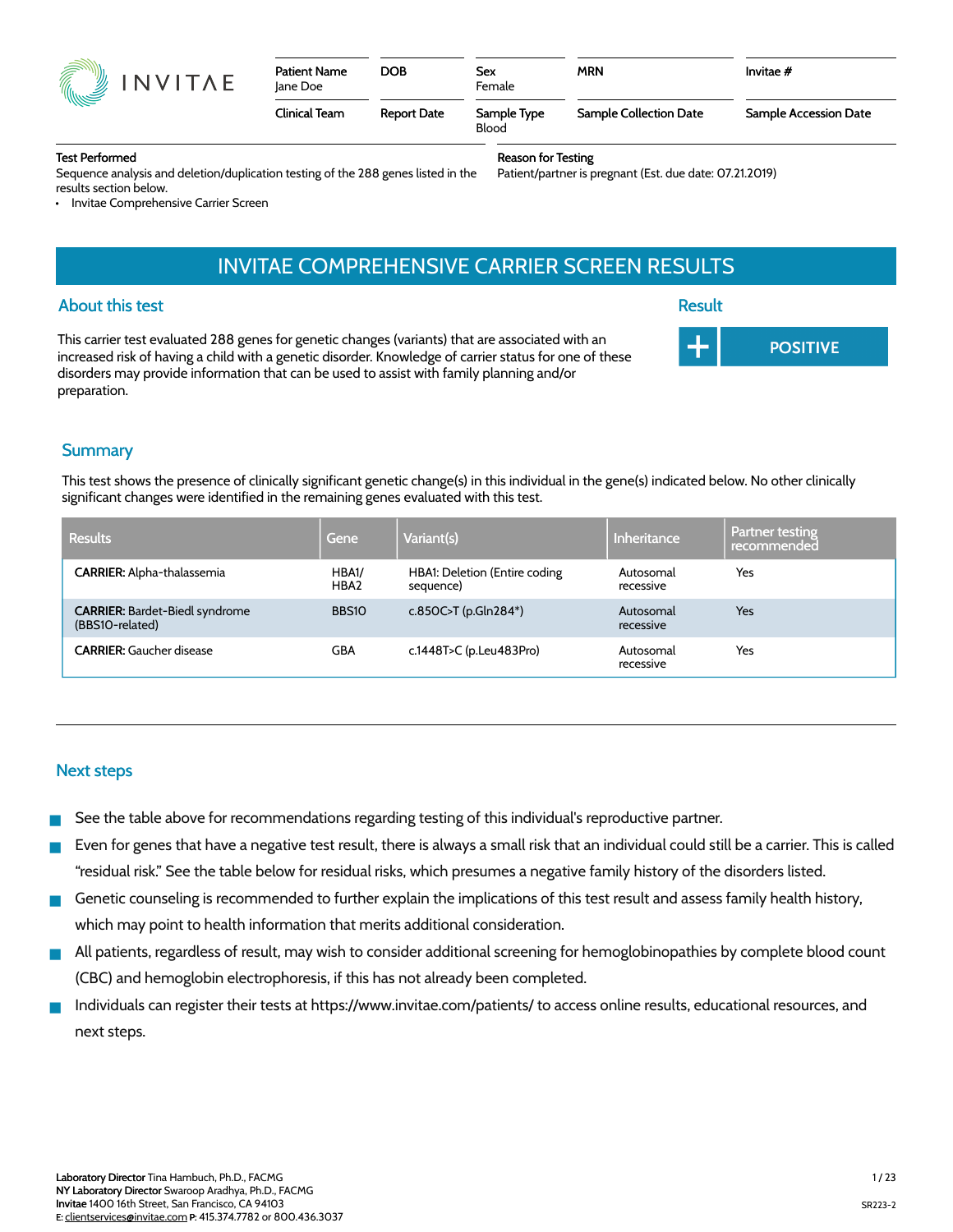

#### Clinical summary

#### CARRIER: Alpha-thalassemia

A single Pathogenic variant, HBA1: Deletion (Entire coding sequence), was identified. This individual is expected to be a "silent" carrier of alpha-thalassemia (aa/a-).

#### What is alpha-thalassemia?

Alpha-thalassemia is a blood disorder in which the body does not produce enough hemoglobin, a protein in red blood cells that carries oxygen throughout the body. Carriers of one copy (aa/a-, also called "silent" carrier) or two copies (a-/a- or aa/--, also called alpha-thalassemia trait) of certain changes in the HBA1 or HBA2 gene(s) typically have few or no health problems, though some may have other symptoms— usually mild— such as anemia or other blood problems. Another form of alpha-thalassemia, HbH disease (a-/--), occurs in patients who have three copies of certain changes in the HBA1 or HBA2 genes. HbH typically causes mild to moderate anemia, hepatosplenomegaly, and yellowing of the eyes and skin (jaundice). Some affected individuals also have bone changes such as overgrowth of the upper jaw or an unusually prominent forehead. HbH usually presents in early childhood, and with treatment, affected individuals typically live into adulthood. A more severe form, HbH/Constant Spring, can present with similar features, however life threatening anemia can occur during fevers. The most severe form of alpha-thalassemia, Hb Bart syndrome (--/--), occurs in patients who have certain changes in both of their HBA1 genes and both of their HBA2 genes. In Hb Bart, excess fluid builds up in the body of affected fetuses before birth; newborns have severe symptoms, including red blood cells that don't bring enough oxygen to the body's tissues (anemia), an enlarged liver and spleen (hepatosplenomegaly), heart defects, and abnormalities of the urinary system or genitalia. Most babies with Hb Bart are stillborn or die soon after birth; however, fetal blood transfusions have been shown to increase chances of survival.

# Next steps

Carrier testing for the reproductive partner is recommended.

#### $\blacksquare$  If your partner tests positive:

Alpha-thalassemia inheritance involves both the HBA1 and HBA2 genes. Individuals typically have two copies of each of these genes, for a total of four copies of HBA1 and HBA2. Individuals who are carriers for alpha-thalassemia have certain changes in either one copy ("silent" carrier) or two copies (alpha-thalassemia trait) of their HBA1 or HBA2 genes, and are at increased risk for having a child with forms of alpha-thalassemia known as HbH disease (3 copies of certain HBA1 and HBA2 changes) or Hb Bart syndrome (4 copies of certain HBA1 and HBA2 changes). The chance of having a child with either of these conditions is dependent upon the carrier status of the individual's partner, and which combination of HBA1 and HBA2 changes each individual carries.

#### If your partner tests negative:

A negative carrier test result reduces, but does not eliminate, the chance that a person may be a carrier. The risk that a person could still be a carrier, even after a negative test result, is called a residual risk. See the table below for your partner's hypothetical residual risk after testing negative for alpha-thalassemia. The values provided assume a negative family history and the absence of symptoms and are based on the detection rate for the disorder as tested at Invitae.

| Disease (Inheritance)                              | Gene       | <b>Ethnicity</b>                                     | Carrier Frequency.                         | <b>Carrier Residual Risk</b>                |
|----------------------------------------------------|------------|------------------------------------------------------|--------------------------------------------|---------------------------------------------|
| Alpha-thalassemia (AR)<br>NM 000558.4, NM 000517.4 | HBA1/HBA2* | African-American<br>Asian<br>Caucasian<br>Pan-ethnic | 1 in 30<br>1 in 20<br>≤1 in 500<br>1 in 25 | 1 in 291<br>1 in 191<br>Reduced<br>1 in 241 |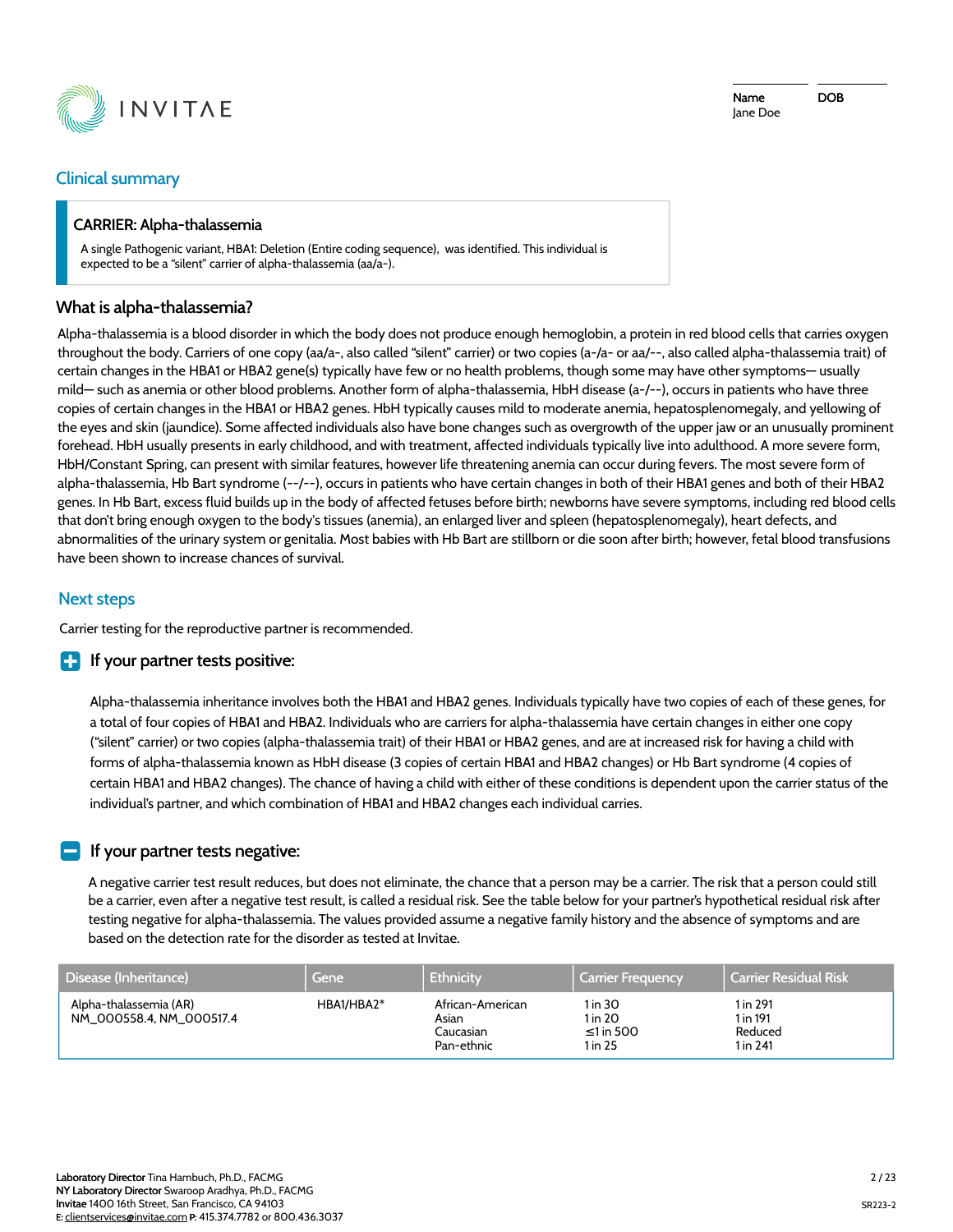

#### CARRIER: Bardet-Biedl syndrome (BBS10-related)

A single Pathogenic variant, c.850C>T (p.Gln284\*), was identified in BBS10.

#### What is Bardet-Biedl syndrome (BBS10-related)?

Bardet-Biedl syndrome (BBS) is a multisystem disorder that involves defects in the microscopic, finger-like projections (cilia) that are located on the surface of cells and that are involved in cell movement and signaling. Symptoms of BBS generally include vision loss that gradually worsens, potentially life-threatening kidney problems, intellectual disability, and genital abnormalities. Patients are commonly obese and have extra fingers and toes. Symptoms can vary widely, even within the same family. Some patients may not have obvious symptoms ("incomplete penetrance"). BBS can result from changes in many different genes. There is no known cure for BBS, and treatment is focused on managing symptoms.

# Next steps

Carrier testing for the reproductive partner is recommended.

#### $\blacksquare$  If your partner tests positive:

Bardet-Biedl syndrome (BBS10-related) is inherited in an autosomal recessive fashion. In order for an individual to be affected with an autosomal recessive disorder, they must have two disease-causing genetic changes, one in each copy of the BBS10 gene. Carriers of the disorder, who have only one disease-causing genetic change, typically do not have symptoms. When both reproductive partners are carriers of an autosomal recessive disorder, there is a 25% chance for each child to have the disorder.



#### If your partner tests negative:

A negative carrier test result reduces, but does not eliminate, the chance that a person may be a carrier. The risk that a person could still be a carrier, even after a negative test result, is called a residual risk. See the table below for your partner's hypothetical residual risk after testing negative for Bardet-Biedl syndrome (BBS10-related). The values provided assume a negative family history and the absence of symptoms and are based on the detection rate for the disorder as tested at Invitae.

| Disease (Inheritance)                                     | Gene i       | Ethnicity  | l Carrier Freguency | l Carrier Residual Risk |
|-----------------------------------------------------------|--------------|------------|---------------------|-------------------------|
| Bardet-Biedl syndrome (BBS10-related) (AR)<br>NM 024685.3 | <b>BBS10</b> | Pan-ethnic | 1 in 354            | 1 in 35300              |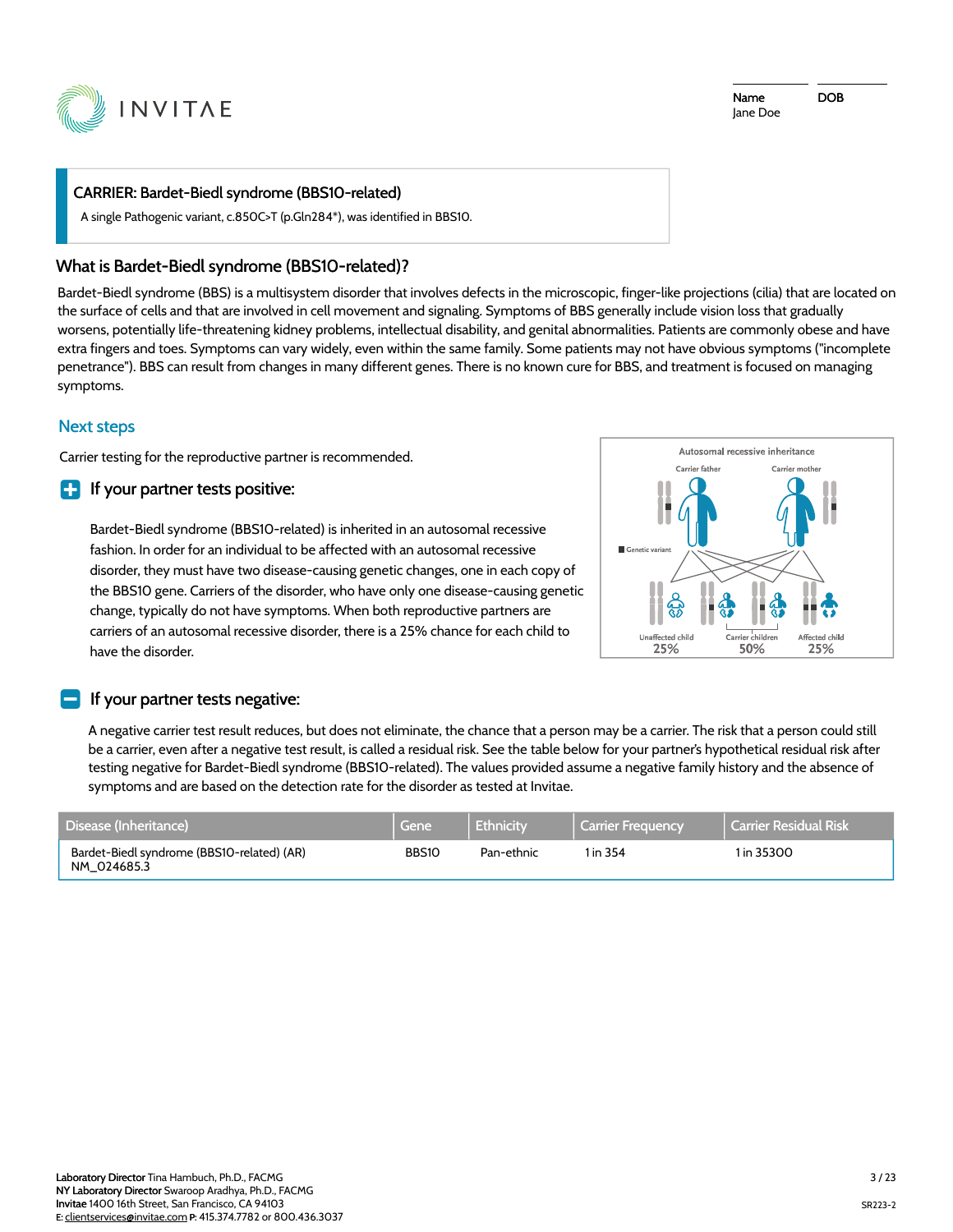

#### CARRIER: Gaucher disease

A single Pathogenic variant, c.1448T>C (p.Leu483Pro), was identified in GBA.

#### What is Gaucher disease?

Gaucher disease (GD) is a disorder in which the body is missing beta-glucocerebroside, an enzyme that breaks down a certain large molecule, glucocerebroside, into a sugar and a fat. Without an adequate amount of this enzyme, damage is caused to the liver, spleen, bone marrow, and sometimes the lungs and brain. In the most common form of GD, type 1, symptoms range from mild to severe and may appear at any time from childhood to adulthood. Symptoms include an enlargement of the liver and spleen (hepatosplenomegaly), a low number of red blood cells (anemia), easy bruising caused by a decrease in blood platelets (thrombocytopenia), lung and heart disease, and bone abnormalities such as bone pain, fractures, and arthritis. Patients are treated using enzyme replacement therapy (ERT), in which they are given the missing betaglucocerebroside. In GD type 2, which is the most severe form of GD, onset can occur in utero (hydrops) or at birth and presents with seizures, brain damage, and enlarged liver and spleen (hepatosplenomegaly). GD type 2 is fatal. ERT is not effective for GD type 2. GD type 3 also affects the nervous system. Individuals who carry a single gene change in GBA are at an increased risk after the age of 50 of developing neurologic symptoms consistent with a movement disorder (Parkinson disease or Lewy body dementia). Clinical evaluation for symptoms of GBA-related disorders may be warranted.

#### Next steps

Carrier testing for the reproductive partner is recommended.

#### $\blacksquare$  If your partner tests positive:

Gaucher disease is inherited in an autosomal recessive fashion. In order for an individual to be affected with an autosomal recessive disorder, they must have two disease-causing genetic changes, one in each copy of the GBA gene. Carriers of the disorder, who have only one disease-causing genetic change, typically do not have symptoms. When both reproductive partners are carriers of an autosomal recessive disorder, there is a 25% chance for each child to have the disorder.



#### If your partner tests negative:

A negative carrier test result reduces, but does not eliminate, the chance that a person may be a carrier. The risk that a person could still be a carrier, even after a negative test result, is called a residual risk. See the table below for your partner's hypothetical residual risk after testing negative for Gaucher disease. The values provided assume a negative family history and the absence of symptoms and are based on the detection rate for the disorder as tested at Invitae.

| Disease (Inheritance) | Gene   | <b>Ethnicity</b> | ∦ Carrier Frequency⊿ | <b>Carrier Residual Risk</b> |
|-----------------------|--------|------------------|----------------------|------------------------------|
| Gaucher disease (AR)  | $GBA*$ | Ashkenazi Jewish | 1 in 15              | 1 in 234                     |
| NM 001005741.2        |        | Pan-ethnic       | 1 in 158             | 1 in 561                     |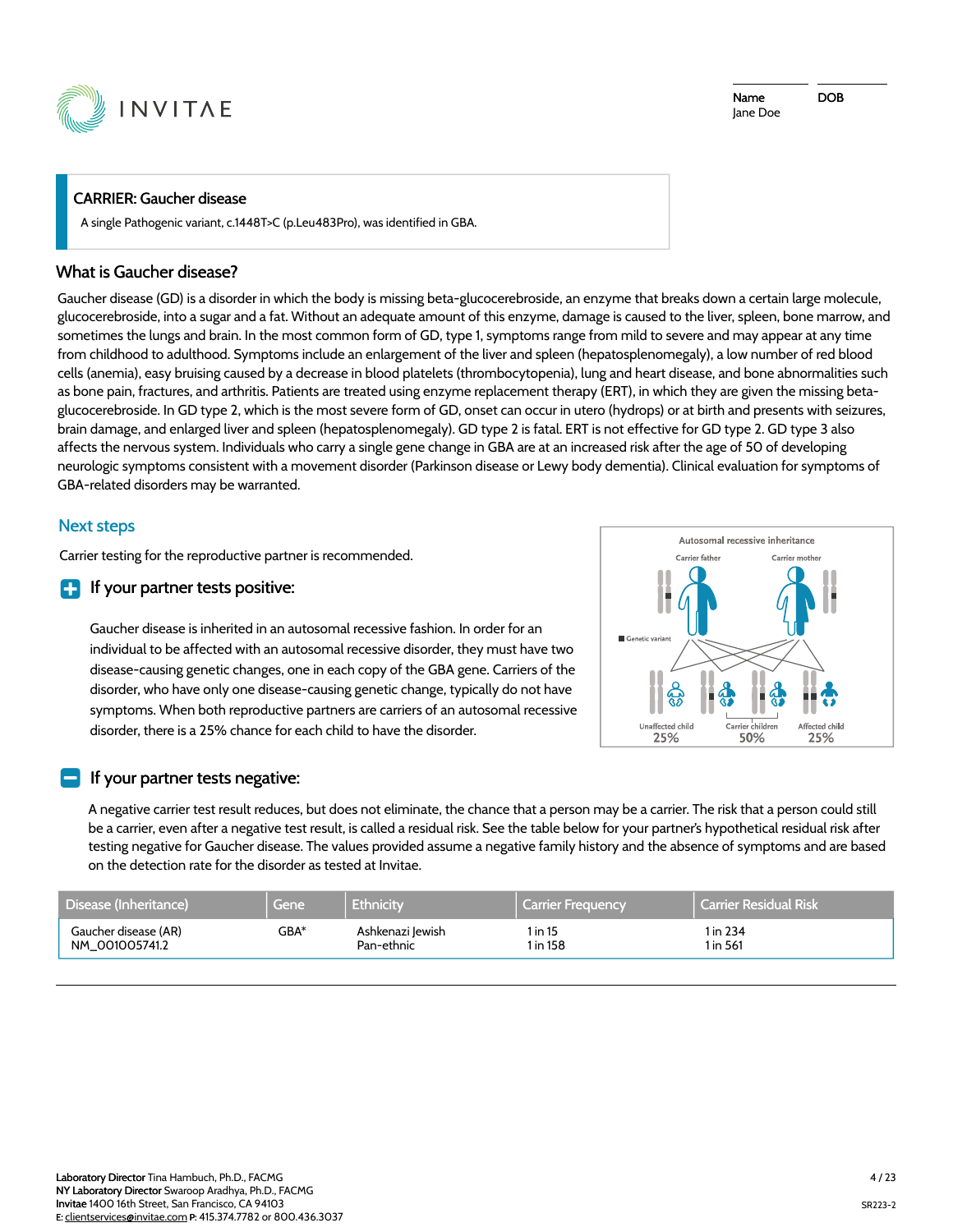

#### Results to note

#### Pseudodeficiency allele

Benign change, c.2065G>A (p.Glu689Lys), known to be a pseudodeficiency allele, identified in the GAA gene. Pseudodeficiency alleles are not known to be associated with disease, including glycogen storage disease type II (Pompe disease).

The presence of a pseudodeficiency allele does not impact this individual's risk to be a carrier. Individuals with pseudodeficiency alleles may exhibit false positive results on related biochemical tests, including newborn screening; however, pseudodeficiency alleles are not known to cause disease, including glycogen storage disease type II (Pompe disease). Carrier testing for the reproductive partner is not indicated.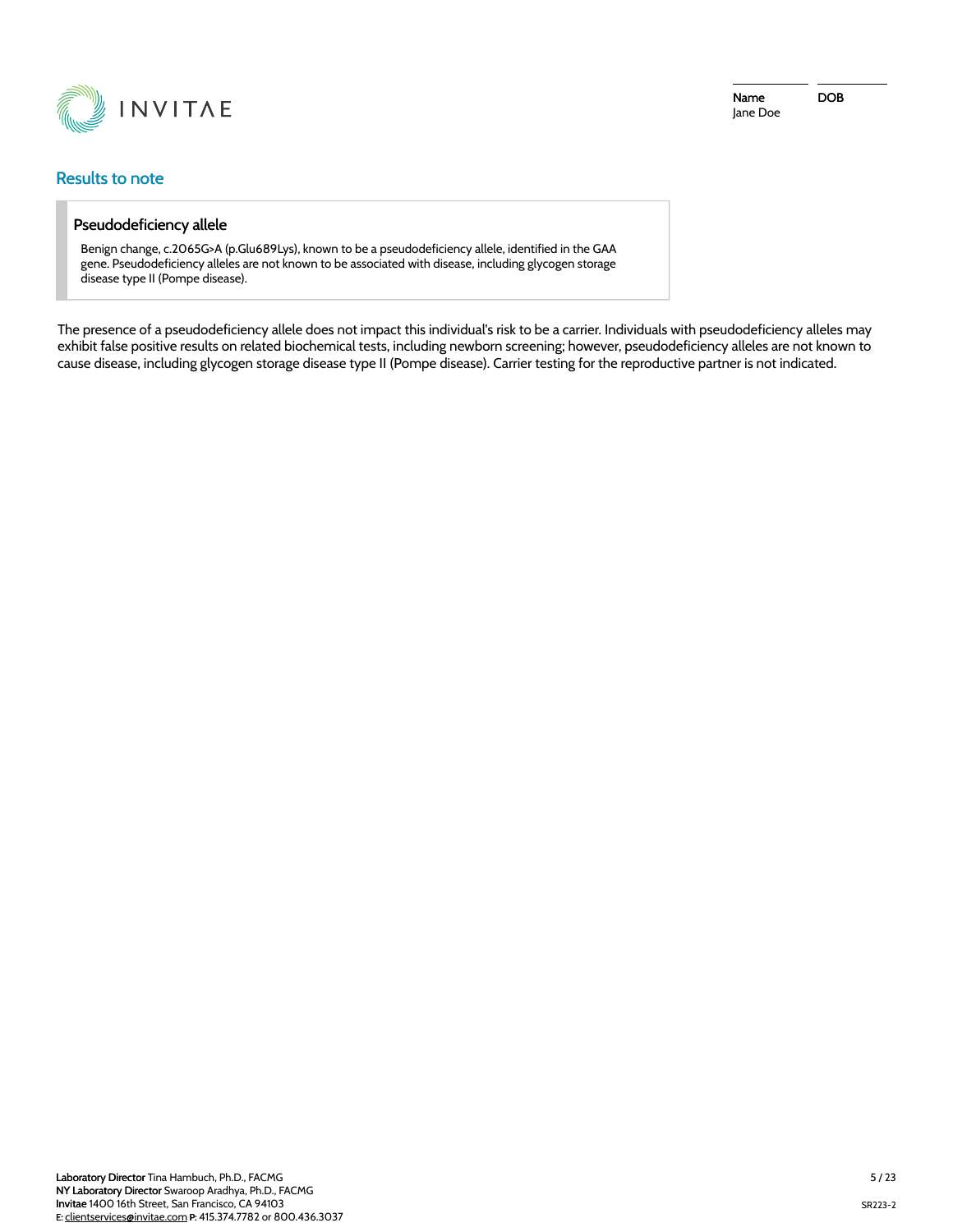

#### **Variant details**

#### BBS10, Exon 2, c.850C>T (p.Gln284\*), heterozygous, PATHOGENIC

- This sequence change results in a premature translational stop signal in the BBS10 gene (p.Gln284\*). While this is not anticipated to result in nonsense mediated decay, it is expected to disrupt the last 440 amino acids of the BBS10 protein.
- This variant is present in population databases (rs758732081, ExAC 0.01%).
- This variant has been observed in an individual affected with Bardet-Biedl syndrome (PMID: 24611592). ClinVar contains an entry for this variant (Variation ID: 551120).
- Experimental studies and prediction algorithms are not available for this variant, and the functional significance of the affected amino acid(s) is currently unknown.
- This variant disrupts the C-terminus of the BBS10 protein. Other variant(s) that disrupt this region (p.Val707\*) have been determined to be pathogenic (PMID: 25982971, 22773737, 27486776, 20472660). This suggests that variants that disrupt this region of the protein are likely to be causative of disease.
- For these reasons, this variant has been classified as Pathogenic.

#### GBA, Exon 11, c.1448T>C (p.Leu483Pro), heterozygous, PATHOGENIC

- This sequence change replaces leucine with proline at codon 483 of the GBA protein (p.Leu483Pro). The leucine residue is highly conserved and there is a moderate physicochemical difference between leucine and proline.
- The frequency data for this variant in the population databases (rs421016, ExAC) is considered unreliable due to the presence of homologous sequence, such as pseudogenes or paralogs, in the genome.
- This variant has been observed in several individuals affected with Gaucher disease (PMID: 26096741, 8929950, 22713811), Parkinson's disease (PMID: 25249066, 27094865, 20816920, 25535748, 18987351, 23676350), and dementia with Lewy bodies (PMID: 23588557). ClinVar contains an entry for this variant (Variation ID: 4288, 4297). This variant is also known as p.Leu444Pro in the literature.
- Experimental studies have shown that this missense change impairs GBA enzyme activity (PMID: 8294487, 15146461, 24020503).
- The observation of one or more missense substitutions downstream of this variant (p.Leu483Pro, p.Leu483Arg) in affected individuals suggests that this may be a clinically significant region of the GBA protein (PMID: 7981693).
- For these reasons, this variant has been classified as Pathogenic.

#### HBA1, Deletion (Entire coding sequence), heterozygous, PATHOGENIC

- A gross deletion of the genomic region encompassing the full coding sequence of the HBA1 gene has been identified.
- Although HBA1 is associated with autosomal recessive disease, a closely related gene called HBA2, when present, can compensate for the loss of HBA1. Disruption of 1 or 2 of the 4 copies of the HBA1 and HBA2 genes is typically associated with no symptoms or very mild symptoms, while disruption of at least 3 of the 4 copies is associated with overt disease (PMID: 19618088, 21381239). Consistent with this, single gene deletions of HBA1 have been observed on the opposite chromosome (in trans) from deletions encompassing both HBA1 and HBA2 in individuals with HbH disease (PMID: 16370493, 1951330, 24826793). Deletions encompassing both HBA1 and HBA2, sometimes along with other nearby genes, have been reported in many individuals affected with alphathalassemia and related diseases (PMID: 1520607, 7734346, 12393486, 27492767).
- Loss-of-function variants in HBA1 are known to be pathogenic (PMID: 12393486, 27199182).
- For these reasons, this variant has been classified as Pathogenic.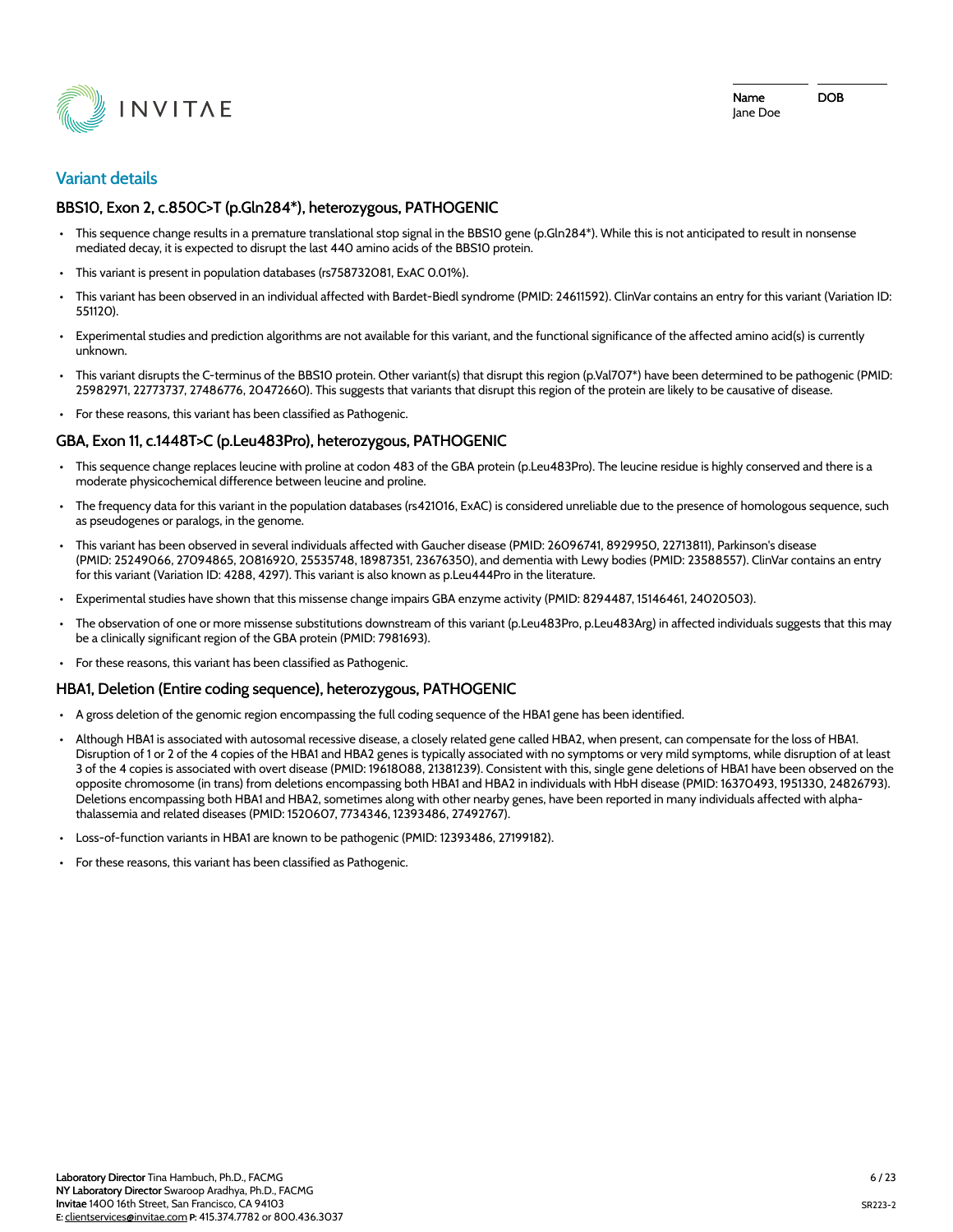

Name Jane Doe DOB

# **Residual risk**

This table displays residual risks after a negative result for each of the genes and corresponding disorders. The values provided assume a negative family history and the absence of symptoms for each disorder. Residual risk values are provided for disorders when carrier frequency is equal to, or greater than, 1 in 500. For disorders with carrier frequency less than 1 in 500, residual risk is considered to be reduced substantially. When provided, residual risk values are inferred from published carrier frequencies, and estimated detection rates are based on testing technologies used at Invitae. Residual risks are provided only as a guide for assessing approximate risk given a negative result; values will vary based on the exact ethnic background of an individual. With individuals of mixed ethnicity, it is recommended to use the highest residual risk estimate. For any genes marked with an asterisk\*, refer to the Limitations section below for detailed coverage information. In the case of a sample-specific limitation, "N/A" indicates that an accurate residual risk value could not be calculated. AR = autosomal recessive, XL = X-linked, AD = autosomal dominant.

| Disorder (inheritance)                                                                          | Gene           | Ethnicity                                            | Carrier<br>trequency<br>before<br>screening | Carrier<br>residual risk<br>after<br>negative<br><u>result</u> |
|-------------------------------------------------------------------------------------------------|----------------|------------------------------------------------------|---------------------------------------------|----------------------------------------------------------------|
| 3-beta-hydroxysteroid dehydrogenase type II deficiency<br>(congenital adrenal hyperplasia) (AR) | HSD3B2         | Pan-ethnic                                           | $\leq$ 1 in 500                             | Reduced                                                        |
| 3-hydroxy-3-methylglutarayl-CoA lyase deficiency (AR)                                           | <b>HMGCL</b>   | Pan-ethnic<br>Portuguese                             | $\leq$ 1 in 500<br>1 in 160                 | Reduced<br>1 in 15900                                          |
| 3-methylglutaconic aciduria type III (Costeff optic atrophy)<br>(AR)                            | OPA3           | Pan-ethnic<br>Sephardic Jewish (Iraqi)               | ≤1 in 500<br>$1$ in $10$                    | Reduced<br>1 in 900                                            |
| 11-beta-hydroxylase-deficient congenital adrenal<br>hyperplasia (AR)                            | CYP11B1        | Pan-ethnic<br>Sephardic Jewish (Moroccan)            | 1 in 194<br>$1$ in $40$                     | 1 in 19300<br>1 in 3900                                        |
| 17-alpha-hydroxylase-deficient congenital adrenal<br>hyperplasia (AR)                           | CYP17A1        | Pan-ethnic                                           | $\leq$ 1 in 500                             | Reduced                                                        |
| Abetalipoproteinemia (AR)                                                                       | <b>MTTP</b>    | Ashkenazi Jewish<br>Pan-ethnic                       | 1 in 131<br>$\leq$ 1 in 500                 | 1 in 13000<br>Reduced                                          |
| ACAD9 deficiency (AR)                                                                           | ACAD9          | Pan-ethnic                                           | $\leq$ 1 in 500                             | Reduced                                                        |
| Achromatopsia (CNGB3-related) (AR)                                                              | CNGB3          | Pan-ethnic                                           | 1 in 93                                     | 1 in 9200                                                      |
| Acrodermatitis enteropathica (AR)                                                               | <b>SLC39A4</b> | Pan-ethnic                                           | 1 in 354                                    | 1 in 35300                                                     |
| Adenosine deaminase deficiency (AR)                                                             | <b>ADA</b>     | Pan-ethnic                                           | 1 in 224                                    | 1 in 2788                                                      |
| Aicardi-Goutières syndrome (SAMHD1-related) (AR)                                                | SAMHD1         | Pan-ethnic                                           | $\leq$ 1 in 500                             | Reduced                                                        |
| Aldosterone synthase deficiency (AR)                                                            | CYP11B2        | Pan-ethnic<br>Sephardic Jewish (Iranian)             | $\leq$ 1 in 500<br>1 in 30                  | Reduced<br>1 in 2900                                           |
| Alpha-mannosidosis (AR)                                                                         | MAN2B1         | Pan-ethnic                                           | 1 in 354                                    | 1 in 35300                                                     |
| Alpha-thalassemia X-linked intellectual disability syndrome<br>(XL)                             | <b>ATRX</b>    | Pan-ethnic                                           | $\leq$ 1 in 500                             | Reduced                                                        |
| Alport syndrome (COL4A3-related) (AR)                                                           | COL4A3         | Ashkenazi Jewish<br>Caucasian<br>Pan-ethnic          | 1 in 192<br>1 in 284<br>1 in 354            | 1 in 19100<br>1 in 28300<br>1 in 35300                         |
| Alport syndrome (COL4A4-related) (AR)                                                           | COL4A4         | Pan-ethnic                                           | 1 in 353                                    | 1 in 35200                                                     |
| Alport syndrome, X-linked (COL4A5-related) (XL)                                                 | <b>COL4A5*</b> | Pan-ethnic                                           | $\leq$ 1 in 500                             | Reduced                                                        |
| Alstrom syndrome (AR)                                                                           | ALMS1          | Pan-ethnic                                           | $\leq$ 1 in 500                             | Reduced                                                        |
| Andermann syndrome (AR)                                                                         | <b>SLC12A6</b> | French Canadian (Saguenay-Lac-St-Jean)<br>Pan-ethnic | 1 in 23<br>$\leq$ 1 in 500                  | 1 in 2200<br>Reduced                                           |
| Arginase deficiency (AR)                                                                        | ARG1           | Pan-ethnic                                           | 1 in 274                                    | 1 in 27300                                                     |
| Argininosuccinic aciduria (AR)                                                                  | ASL            | Pan-ethnic                                           | 1 in 133                                    | 1 in 1321                                                      |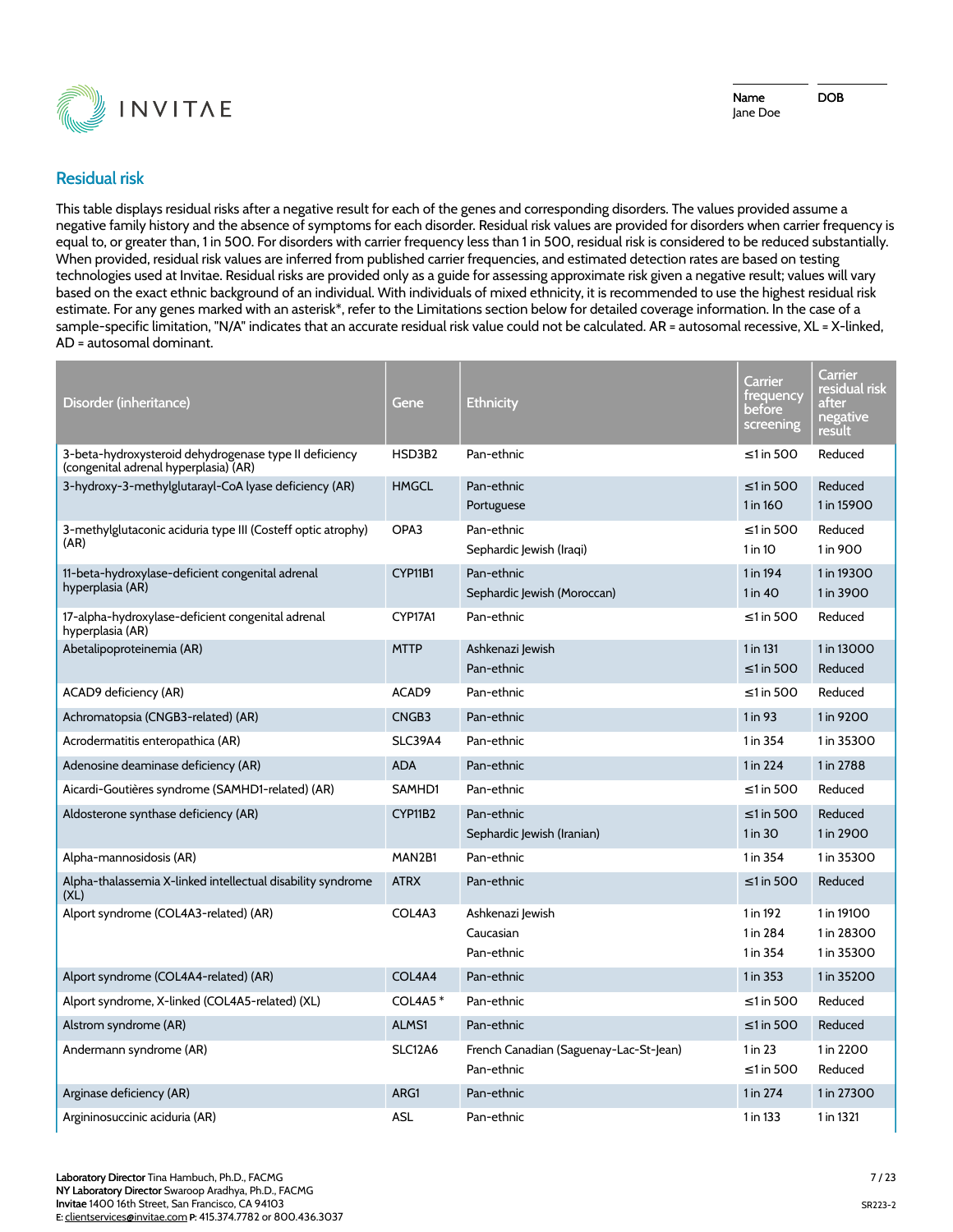

| Disorder (inheritance)                                                          | Gene             | <b>Ethnicity</b>                                                 | Carrier<br>trequency<br>before<br>screening | Carrier<br>residual risk<br>after<br>negative<br>result |
|---------------------------------------------------------------------------------|------------------|------------------------------------------------------------------|---------------------------------------------|---------------------------------------------------------|
| Aromatase deficiency (AR)                                                       | CYP19A1          | Pan-ethnic                                                       | ≤1 in 500                                   | Reduced                                                 |
| Asparagine synthetase deficiency (AR)                                           | <b>ASNS</b>      | Pan-ethnic<br>Sephardic Jewish (Iranian)                         | $\leq$ 1 in 500<br>1 in 80                  | Reduced<br>1 in 7900                                    |
| Aspartylglucosaminuria (AR)                                                     | <b>AGA</b>       | Finnish<br>Pan-ethnic                                            | 1 in 69<br>$\leq$ 1 in 500                  | 1 in 6800<br>Reduced                                    |
| Ataxia telangiectasia (AR)                                                      | <b>ATM</b>       | Pan-ethnic<br>Sephardic Jewish                                   | 1 in 100<br>1 in 69                         | 1 in 9900<br>1 in 6800                                  |
| Ataxia with Vitamin E deficiency (AR)                                           | <b>TTPA</b>      | Italian<br>Pan-ethnic                                            | 1 in 274<br>$\leq$ 1 in 500                 | 1 in 2731<br>Reduced                                    |
| Autoimmune polyendocrinopathy with candidiasis and<br>ectodermal dysplasia (AR) | <b>AIRE</b>      | Finnish<br>Pan-ethnic<br>Sardinian<br>Sephardic Jewish (Iranian) | 1 in 79<br>1 in 150<br>1 in 60<br>1 in 48   | 1 in 7800<br>1 in 14900<br>1 in 5900<br>1 in 4700       |
| Autosomal recessive deafness 77 (AR)                                            | LOXHD1           | Ashkenazi Jewish<br>Pan-ethnic                                   | 1 in 180<br>$\leq$ 1 in 500                 | 1 in 17900<br>Reduced                                   |
| Autosomal recessive spastic ataxia of Charlevoix-Saguenay<br>(ARSACS) (AR)      | <b>SACS</b>      | French Canadian (Saguenay-Lac-St-Jean)<br>Pan-ethnic             | 1 in 21<br>$\leq$ 1 in 500                  | 1 in 2000<br>Reduced                                    |
| Bardet-Biedl syndrome (BBS1-related) (AR)                                       | BBS1             | Faroese<br>Pan-ethnic                                            | 1 in 30<br>1 in 330                         | 1 in 2900<br>1 in 32900                                 |
| Bardet-Biedl syndrome (BBS2-related) (AR)                                       | BBS2             | Ashkenazi Jewish<br>Pan-ethnic                                   | 1 in 140<br>1 in 560                        | 1 in 13900<br>Reduced                                   |
| Bardet-Biedl syndrome (BBS12-related) (AR)                                      | <b>BBS12</b>     | Pan-ethnic                                                       | 1 in 708                                    | Reduced                                                 |
| Bartter syndrome type IV (BSND-related) (AR)                                    | <b>BSND</b>      | Pan-ethnic                                                       | ≤1 in 500                                   | Reduced                                                 |
| Beta-ketothiolase deficiency (AR)                                               | ACAT1            | Caucasian<br>Pan-ethnic                                          | 1 in 354<br>$\leq$ 1 in 500                 | 1 in 35300<br>Reduced                                   |
| Bloom syndrome (AR)                                                             | <b>BLM</b>       | Ashkenazi Jewish<br>Pan-ethnic                                   | 1 in 100<br>$\leq$ 1 in 500                 | 1 in 9900<br>Reduced                                    |
| Canavan disease (AR)                                                            | <b>ASPA</b>      | Ashkenazi Jewish<br>Pan-ethnic                                   | 1 in 57<br>1 in 159                         | 1 in 5600<br>1 in 15800                                 |
| Carbamoylphosphate synthetase I deficiency (AR)                                 | CPS1             | Pan-ethnic                                                       | $\leq$ 1 in 500                             | Reduced                                                 |
| Carnitine palmitoyltransferase I deficiency (AR)                                | CPT1A            | Hutterite<br>Pan-ethnic                                          | 1 in 16<br>$\leq$ 1 in 500                  | 1 in 1500<br>Reduced                                    |
| Carnitine palmitoyltransferase II deficiency (AR)                               | CPT <sub>2</sub> | Ashkenazi Jewish<br>Pan-ethnic                                   | 1 in 45<br>1 in 182                         | 1 in 4400<br>1 in 18100                                 |
| Carpenter syndrome (RAB23-related) (AR)                                         | RAB23            | Pan-ethnic                                                       | ≤1 in 500                                   | Reduced                                                 |
| Cartilage-hair hypoplasia-anauxetic dysplasia spectrum<br>disorders (AR)        | <b>RMRP</b>      | Amish<br>Finnish<br>Pan-ethnic                                   | 1 in 10<br>1 in 76<br>$\leq$ 1 in 500       | 1 in 900<br>1 in 7500<br>Reduced                        |
| Cerebrotendinous xanthomatosis (AR)                                             | CYP27A1          | Pan-ethnic<br>Sephardic Jewish                                   | 1 in 112<br>1 in 76                         | 1 in 5550<br>1 in 3750                                  |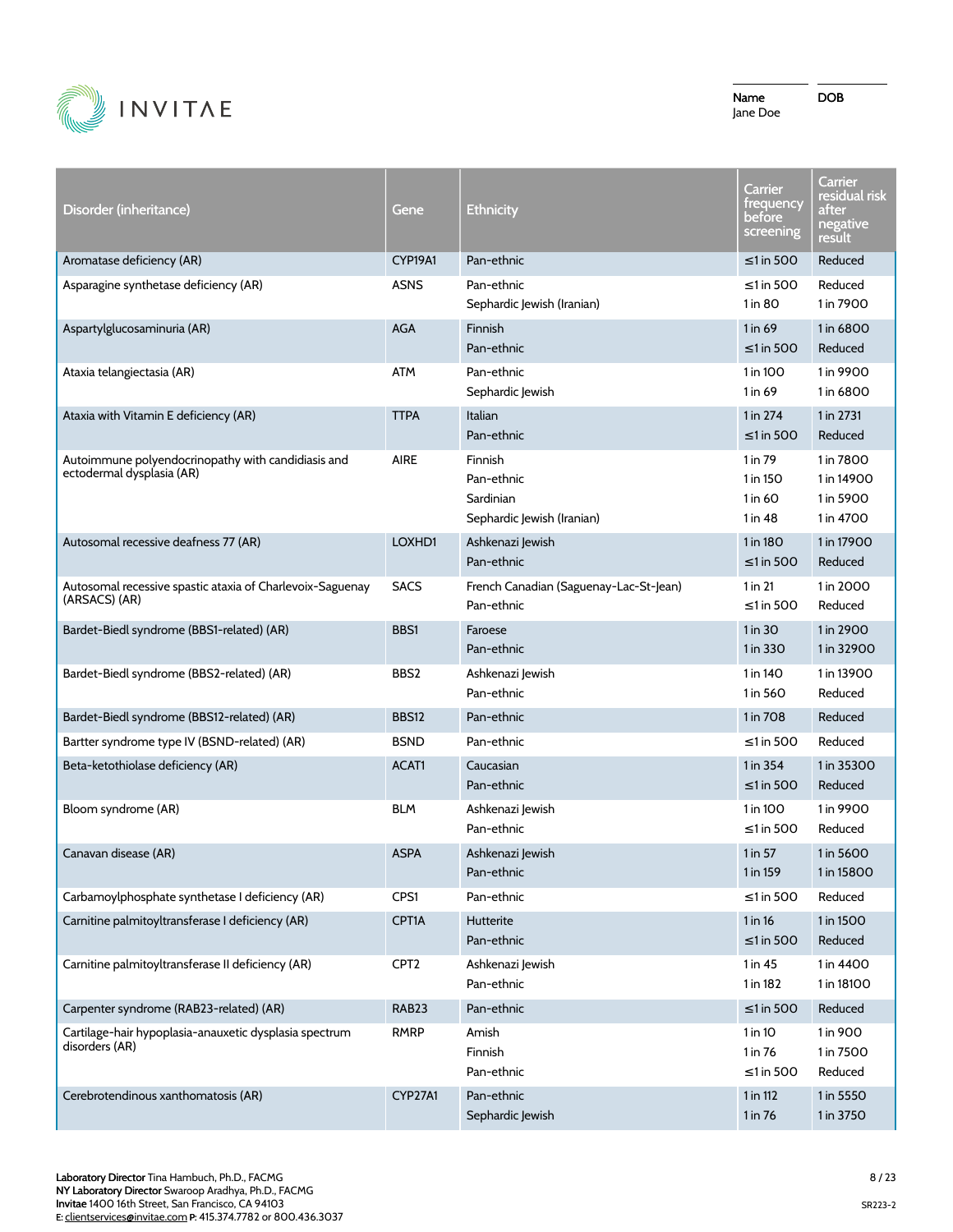

| Disorder (inheritance)                                                | Gene              | <b>Ethnicity</b>                                                                                                                                                                                       | Carrier<br>trequency<br>before<br>screening         | Carrier<br>residual risk<br>after<br>negative<br><u>result</u>            |
|-----------------------------------------------------------------------|-------------------|--------------------------------------------------------------------------------------------------------------------------------------------------------------------------------------------------------|-----------------------------------------------------|---------------------------------------------------------------------------|
| CFTR-related disorders (AR)                                           | <b>CFTR</b>       | African-American - classic CF<br>Ashkenazi Jewish - classic CF<br>Asian - classic CF<br>Caucasian - classic CF<br>Pan-ethnic - classic CF<br>Pan-ethnic - classic CF and CFTR-related disorders 1 in 9 | 1 in 61<br>1 in 29<br>1 in 88<br>1 in 28<br>1 in 45 | 1 in 6000<br>1 in 2800<br>1 in 8700<br>1 in 2700<br>1 in 4400<br>1 in 800 |
| Charcot-Marie-Tooth disease (NDRG1-related) (AR)                      | NDRG1             | Roma                                                                                                                                                                                                   | $1$ in 22                                           | 1 in 2100                                                                 |
| Charcot-Marie-Tooth disease, X-linked (GJB1-related) (XL)             | GIB1              | Pan-ethnic                                                                                                                                                                                             | $\leq$ 1 in 500                                     | Reduced                                                                   |
| Chorea-acanthocytosis (AR)                                            | VPS13A $*$        | Pan-ethnic                                                                                                                                                                                             | $\leq$ 1 in 500                                     | Reduced                                                                   |
| Choroideremia (XL)                                                    | <b>CHM</b>        | Pan-ethnic                                                                                                                                                                                             | ≤1 in 500                                           | Reduced                                                                   |
| Chronic granulomatous disease (CYBA-related) (AR)                     | <b>CYBA</b>       | Pan-ethnic<br>Sephardic Jewish (Moroccan)                                                                                                                                                              | ≤1 in 500<br>$1$ in 13                              | Reduced<br>1 in 1200                                                      |
| Chronic granulomatous disease (CYBB-related) (XL)                     | <b>CYBB</b>       | Pan-ethnic                                                                                                                                                                                             | ≤1 in 500                                           | Reduced                                                                   |
| Citrin deficiency (AR)                                                | <b>SLC25A13</b>   | Chinese<br>Japanese<br>Korean<br>Southern Chinese and Taiwanese                                                                                                                                        | $1$ in 65<br>1 in 65<br>1 in 112<br>1 in 48         | 1 in 6400<br>1 in 6400<br>1 in 11100<br>1 in 4700                         |
| Citrullinemia type 1 (AR)                                             | ASS1              | Pan-ethnic                                                                                                                                                                                             | 1 in 120                                            | 1 in 2975                                                                 |
| Cockayne syndrome type A (AR)                                         | ERCC8             | Pan-ethnic                                                                                                                                                                                             | 1 in 514                                            | Reduced                                                                   |
| Cockayne syndrome type B (AR)                                         | ERCC6             | Pan-ethnic                                                                                                                                                                                             | 1 in 377                                            | 1 in 37600                                                                |
| Cohen syndrome (AR)                                                   | VPS13B            | Amish (Ohio)<br>Pan-ethnic                                                                                                                                                                             | $1$ in 12<br>$\leq$ 1 in 500                        | 1 in 1100<br>Reduced                                                      |
| Combined malonic and methylmalonic aciduria<br>(ACSF3-related) (AR)   | ACSF3             | Pan-ethnic                                                                                                                                                                                             | 1 in 87                                             | 1 in 8600                                                                 |
| Combined oxidative phosphorylation deficiency<br>(GFM1-related) (AR)  | GFM1              | Pan-ethnic                                                                                                                                                                                             | $\leq$ 1 in 500                                     | Reduced                                                                   |
| Combined oxidative phosphorylation deficiency (TSFM-<br>related) (AR) | TSFM <sup>*</sup> | Finnish<br>Pan-ethnic                                                                                                                                                                                  | 1 in 80<br>$\leq$ 1 in 500                          | 1 in 1129<br>Reduced                                                      |
| Combined pituitary hormone deficiency (LHX3-related) (AR)             | LHX3              | Pan-ethnic                                                                                                                                                                                             | $\leq$ 1 in 500                                     | Reduced                                                                   |
| Combined pituitary hormone deficiency (PROP1-related)<br>(AR)         | PROP1             | Pan-ethnic                                                                                                                                                                                             | 1 in 45                                             | 1 in 2200                                                                 |
| Combined SAP deficiency (AR)                                          | <b>PSAP</b>       | Pan-ethnic                                                                                                                                                                                             | $\leq$ 1 in 500                                     | Reduced                                                                   |
| Congenital amegakaryocytic thrombocytopenia (AR)                      | <b>MPL</b>        | Ashkenazi Jewish<br>Pan-ethnic                                                                                                                                                                         | 1 in 57<br>$\leq$ 1 in 500                          | 1 in 5600<br>Reduced                                                      |
| Congenital disorder of glycosylation (ALG6-related) (AR)              | ALG6 $*$          | Pan-ethnic                                                                                                                                                                                             | $\leq$ 1 in 500                                     | Reduced                                                                   |
| Congenital disorder of glycosylation (MPI-related) (AR)               | <b>MPI</b>        | Pan-ethnic                                                                                                                                                                                             | $\leq$ 1 in 500                                     | Reduced                                                                   |
| Congenital disorder of glycosylation (PMM2-related) (AR)              | PMM <sub>2</sub>  | Ashkenazi Jewish<br>Caucasian<br>Pan-ethnic                                                                                                                                                            | 1 in 61<br>1 in 60<br>1 in 190                      | 1 in 6000<br>1 in 5900<br>1 in 18900                                      |
| Congenital ichthyosis (TGM1-related) (AR)                             | TGM1              | Norwegian<br>Pan-ethnic                                                                                                                                                                                | 1 in 151<br>1 in 224                                | 1 in 3000<br>1 in 4460                                                    |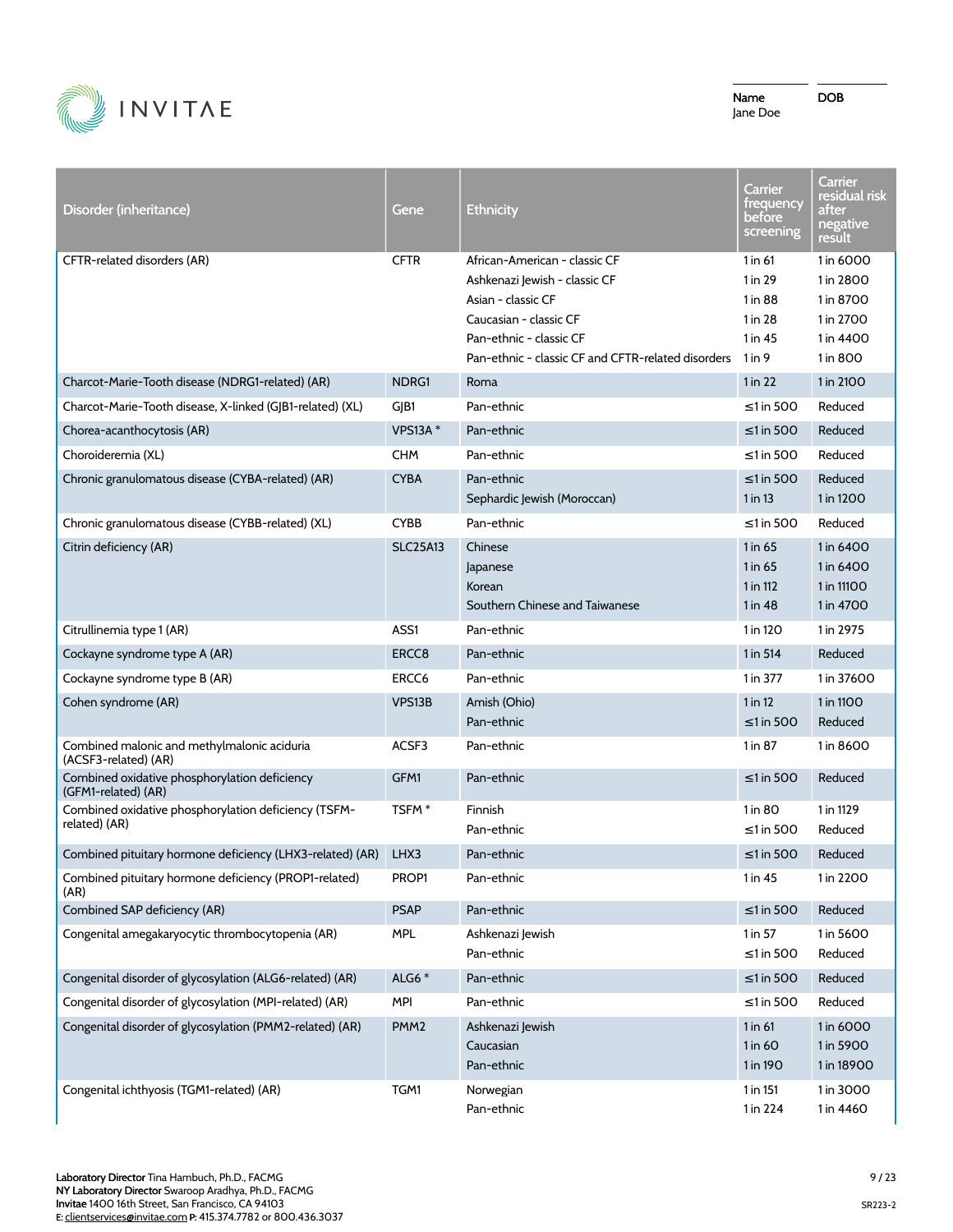

| Disorder (inheritance)                                                                                                                                                                                                                                 | Gene              | <b>Ethnicity</b>                                                                    | Carrier<br><u>frequency</u><br>before<br>screening | Carrier<br>residual risk<br>after<br>negative<br><u>result</u> |
|--------------------------------------------------------------------------------------------------------------------------------------------------------------------------------------------------------------------------------------------------------|-------------------|-------------------------------------------------------------------------------------|----------------------------------------------------|----------------------------------------------------------------|
| Congenital insensitivity to pain with anhidrosis (AR)                                                                                                                                                                                                  | NTRK1             | Pan-ethnic                                                                          | ≤1 in 500                                          | Reduced                                                        |
| Congenital myasthenic syndrome (CHRNE-related) (AR)                                                                                                                                                                                                    | <b>CHRNE</b>      | European Roma<br>Pan-ethnic                                                         | 1 in 25<br>1 in 200                                | 1 in 2400<br>1 in 19900                                        |
| Congenital myasthenic syndrome (RAPSN-related) (AR)                                                                                                                                                                                                    | <b>RAPSN</b>      | Pan-ethnic                                                                          | 1 in 283                                           | 1 in 28200                                                     |
| Congenital neutropenia (HAX1-related) (AR)                                                                                                                                                                                                             | HAX1              | Pan-ethnic                                                                          | $\leq$ 1 in 500                                    | Reduced                                                        |
| Corneal dystrophy and perceptive deafness (AR)                                                                                                                                                                                                         | <b>SLC4A11</b>    | Pan-ethnic                                                                          | $\leq$ 1 in 500                                    | Reduced                                                        |
| Cystinosis (AR)                                                                                                                                                                                                                                        | <b>CTNS</b>       | French Canadian (Saguenay-Lac-St-Jean)<br>Pan-ethnic<br>Sephardic Jewish (Moroccan) | 1 in 39<br>1 in 158<br>1 in 100                    | 1 in 3800<br>1 in 15700<br>1 in 9900                           |
| D-bifunctional protein deficiency (AR)                                                                                                                                                                                                                 | HSD17B4           | Pan-ethnic                                                                          | 1 in 158                                           | 1 in 15700                                                     |
| DHDDS-related disorders (AR)                                                                                                                                                                                                                           | <b>DHDDS</b>      | Ashkenazi Jewish                                                                    | 1 in 117                                           | 1 in 11600                                                     |
| Dihydrolipoamide dehydrogenase deficiency (AR)                                                                                                                                                                                                         | <b>DLD</b>        | Ashkenazi Jewish<br>Pan-ethnic                                                      | 1 in 107<br>$\leq$ 1 in 500                        | 1 in 5300<br>Reduced                                           |
| DMD-related dystrophinopathy (XL)                                                                                                                                                                                                                      | <b>DMD</b>        | Pan-ethnic                                                                          | 1 in 667                                           | Reduced                                                        |
| Dystrophic epidermolysis bullosa (COL7A1-related) (AR)                                                                                                                                                                                                 | COL7A1            | Pan-ethnic                                                                          | 1 in 370                                           | 1 in 12300                                                     |
| Ehlers-Danlos syndrome, dermatosparaxis type (AR)                                                                                                                                                                                                      | ADAMTS2           | Ashkenazi Jewish<br>Pan-ethnic                                                      | 1 in 187<br>$\leq$ 1 in 500                        | 1 in 18600<br>Reduced                                          |
| Ellis-van Creveld syndrome (EVC2-related) (AR)                                                                                                                                                                                                         | EVC <sub>2</sub>  | Pan-ethnic                                                                          | 1 in 199                                           | 1 in 19800                                                     |
| Ellis-van Creveld syndrome (EVC-related) (AR)                                                                                                                                                                                                          | <b>EVC</b>        | Amish<br>Pan-ethnic                                                                 | $1$ in $8$<br>1 in 220                             | 1 in 700<br>1 in 21900                                         |
| Emery-Dreifuss muscular dystrophy (EMD-related) (XL)                                                                                                                                                                                                   | <b>EMD</b>        | Pan-ethnic                                                                          | ≤1 in 500                                          | Reduced                                                        |
| Enhanced S-cone syndrome/retinitis pigmentosa 37 (AR)                                                                                                                                                                                                  | NR <sub>2E3</sub> | Pan-ethnic                                                                          | $\leq$ 1 in 500                                    | Reduced                                                        |
| Ethylmalonic encephalopathy (AR)                                                                                                                                                                                                                       | ETHE1             | Pan-ethnic                                                                          | $\leq$ 1 in 500                                    | Reduced                                                        |
| Fabry disease (XL)                                                                                                                                                                                                                                     | <b>GLA</b>        | Pan-ethnic                                                                          | $\leq$ 1 in 500                                    | Reduced                                                        |
| Factor IX deficiency (hemophilia B) (XL)                                                                                                                                                                                                               | F <sub>9</sub>    | Pan-ethnic                                                                          | $\leq$ 1 in 500                                    | Reduced                                                        |
| Familial dysautonomia (AR)                                                                                                                                                                                                                             | ELP1              | Ashkenazi Jewish<br>Pan-ethnic                                                      | 1 in 36<br>≤1 in 500                               | 1 in 3500<br>Reduced                                           |
| Familial hypercholesterolemia (LDLR-related) (AD)                                                                                                                                                                                                      | <b>LDLR</b>       | Afrikaner<br>Ashkenazi Jewish<br>French Canadian<br>Pan-ethnic                      | $1$ in $72$<br>1 in 69<br>1 in 270<br>1 in 250     | 1 in 7100<br>1 in 6800<br>1 in 26900<br>1 in 24900             |
| Familial hypercholesterolemia (LDLRAP1-related) (AR)                                                                                                                                                                                                   | LDLRAP1           | Pan-ethnic<br>Sardinian                                                             | $\leq$ 1 in 500<br>1 in 143                        | Reduced<br>1 in 14200                                          |
| Familial hyperinsulinism (ABCC8-related) (AR)<br>When the mother is a noncarrier, but the father is a carrier,<br>there is a residual risk for focal disease (1 in 540 for the<br>Ashkenazi Jewish population; undetermined in other ethnic<br>groups) | ABCC8             | Ashkenazi Jewish<br>Finnish<br>Pan-ethnic                                           | $1$ in 52<br>1 in 100<br>1 in 177                  | 1 in 5100<br>1 in 9900<br>1 in 17600                           |
| Familial hyperinsulinism (KCNJ11-related) (AR)                                                                                                                                                                                                         | KCNJ11            | Pan-ethnic                                                                          | ≤1 in 500                                          | Reduced                                                        |
| Fanconi anemia type A (AR)                                                                                                                                                                                                                             | <b>FANCA</b>      | Afrikaner<br>Pan-ethnic                                                             | $1$ in 83<br>1 in 345                              | 1 in 8200<br>1 in 34400                                        |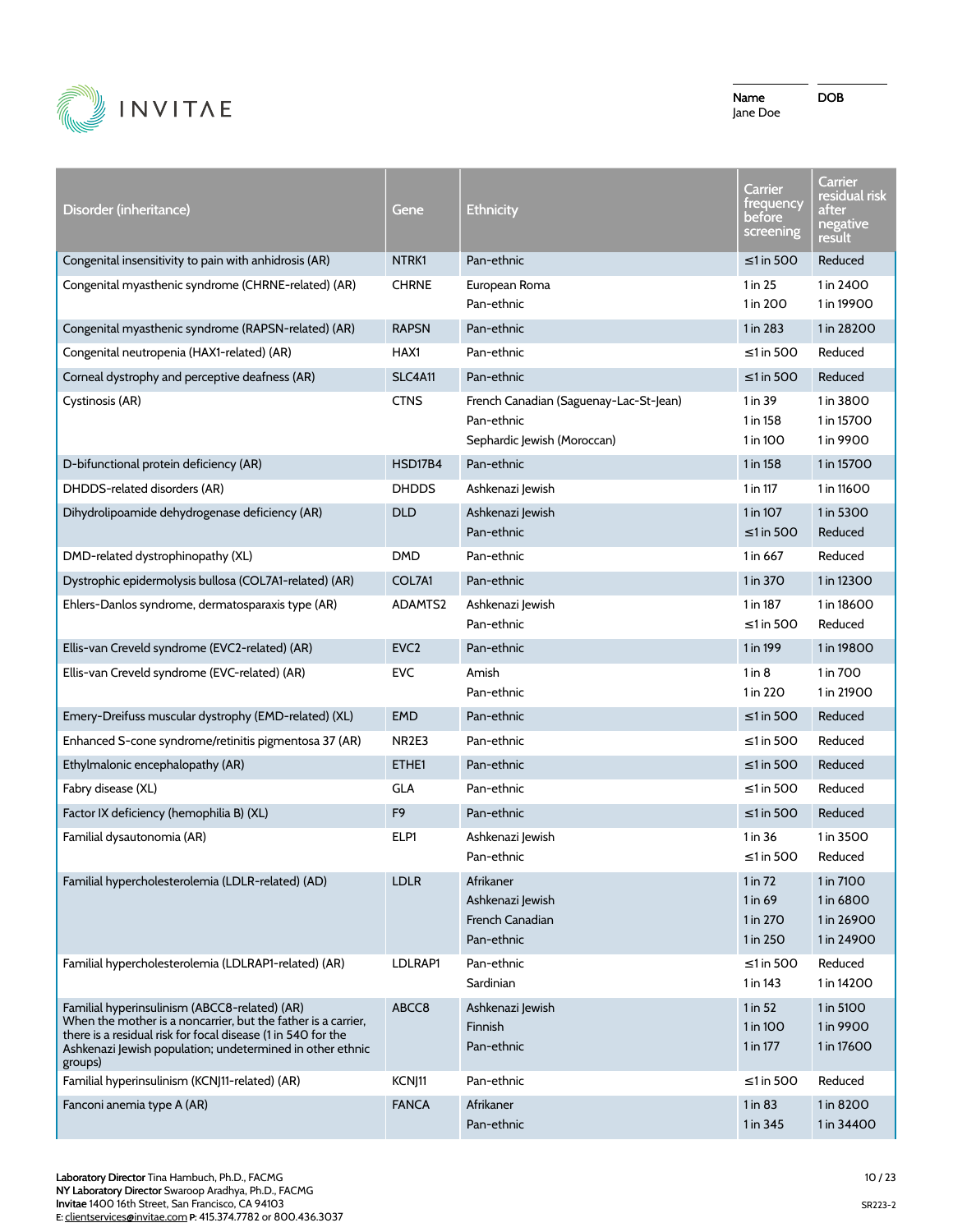

| Disorder (inheritance)                                            | Gene         | <b>Ethnicity</b>                                                             | Carrier<br>trequency<br>before<br>screening                           | Carrier<br>residual risk<br>after<br>negative<br>result     |
|-------------------------------------------------------------------|--------------|------------------------------------------------------------------------------|-----------------------------------------------------------------------|-------------------------------------------------------------|
|                                                                   |              | Sephardic Jewish<br>Spanish Roma                                             | 1 in 133<br>1 in 64                                                   | 1 in 13200<br>1 in 6300                                     |
| Fanconi anemia type C (AR)                                        | <b>FANCC</b> | Ashkenazi Jewish<br>Pan-ethnic                                               | 1 in 89<br>1 in 417                                                   | 1 in 8800<br>1 in 41600                                     |
| Fanconi anemia type G (AR)                                        | <b>FANCG</b> | African-American<br>Pan-ethnic                                               | 1 in 100<br>$\leq$ 1 in 500                                           | 1 in 9900<br>Reduced                                        |
| FKRP-related disorders (AR)                                       | <b>FKRP</b>  | Norwegian<br>Pan-ethnic                                                      | 1 in 116<br>1 in 158                                                  | 1 in 11500<br>1 in 15700                                    |
| FKTN-related disorders (AR)                                       | <b>FKTN</b>  | Ashkenazi Jewish<br>Japanese<br>Pan-ethnic                                   | 1 in 80<br>1 in 188<br>$\leq$ 1 in 500                                | 1 in 7900<br>1 in 18700<br>Reduced                          |
| Fragile X syndrome (XL)<br>CGG repeats observed: 30, 32           | $FMR1*$      | Ashkenazi Jewish<br>Asian<br>Caucasian<br>Hispanic<br>Pan-ethnic             | 1 in 58<br>$\leq$ 1 in 500<br>1 in 187<br>$\leq$ 1 in 500<br>1 in 259 | 1 in 5700<br>Reduced<br>1 in 18600<br>Reduced<br>1 in 25800 |
| Fumarate hydratase deficiency (AR)                                | <b>FH</b>    | Pan-ethnic                                                                   | $\leq$ 1 in 500                                                       | Reduced                                                     |
| Galactokinase deficiency galactosemia (AR)                        | GALK1        | Pan-ethnic<br>Roma                                                           | 1 in 122<br>$1$ in 47                                                 | 1 in 12100<br>1 in 4600                                     |
| Galactosemia (GALT-related) (AR)                                  | <b>GALT</b>  | African-American<br>Ashkenazi Jewish<br><b>Irish Traveller</b><br>Pan-ethnic | 1 in 87<br>1 in 156<br>$1$ in $11$<br>1 in 100                        | 1 in 8600<br>1 in 15500<br>1 in 1000<br>1 in 9900           |
| Gitelman syndrome (SLC12A3-related) (AR)                          | SLC12A3      | Pan-ethnic                                                                   | 1 in 100                                                              | 1 in 9900                                                   |
| GJB2-related DFNB1 nonsyndromic hearing loss and<br>deafness (AR) | GJB2         | Ashkenazi Jewish<br>Pan-ethnic<br>Thai                                       | 1 in 13<br>$1$ in 50<br>1 in 9                                        | 1 in 1200<br>1 in 4900<br>1 in 800                          |
| Glutaric acidemia type I (AR)                                     | <b>GCDH</b>  | Amish<br>Oji-Cree First Nations<br>Pan-ethnic                                | $1$ in 9<br>$1$ in 9<br>1 in 87                                       | 1 in 800<br>1 in 800<br>1 in 8600                           |
| Glutaric acidemia type II (ETFA-related) (AR)                     | <b>ETFA</b>  | Pan-ethnic                                                                   | $\leq 1$ in 500                                                       | Reduced                                                     |
| Glutaric acidemia type II (ETFDH-related) (AR)                    | <b>ETFDH</b> | Asian<br>Pan-ethnic                                                          | 1 in 87<br>1 in 250                                                   | 1 in 8600<br>1 in 24900                                     |
| Glycine encephalopathy (AMT-related) (AR)                         | AMT          | Finnish<br>Pan-ethnic                                                        | 1 in 142<br>1 in 325                                                  | 1 in 14100<br>1 in 32400                                    |
| Glycine encephalopathy (GLDC-related) (AR)                        | <b>GLDC</b>  | Caucasian<br>Pan-ethnic                                                      | 1 in 141<br>1 in 165                                                  | 1 in 14000<br>1 in 16400                                    |
| Glycogen storage disease type la (AR)                             | G6PC         | Ashkenazi Jewish<br>Pan-ethnic                                               | 1 in 71<br>1 in 177                                                   | 1 in 1400<br>1 in 3520                                      |
| Glycogen storage disease type Ib (AR)                             | SLC37A4      | Pan-ethnic                                                                   | 1 in 354                                                              | 1 in 7060                                                   |
| Glycogen storage disease type II (Pompe disease) (AR)             | GAA          | African-American                                                             | $1$ in 60                                                             | 1 in 5900                                                   |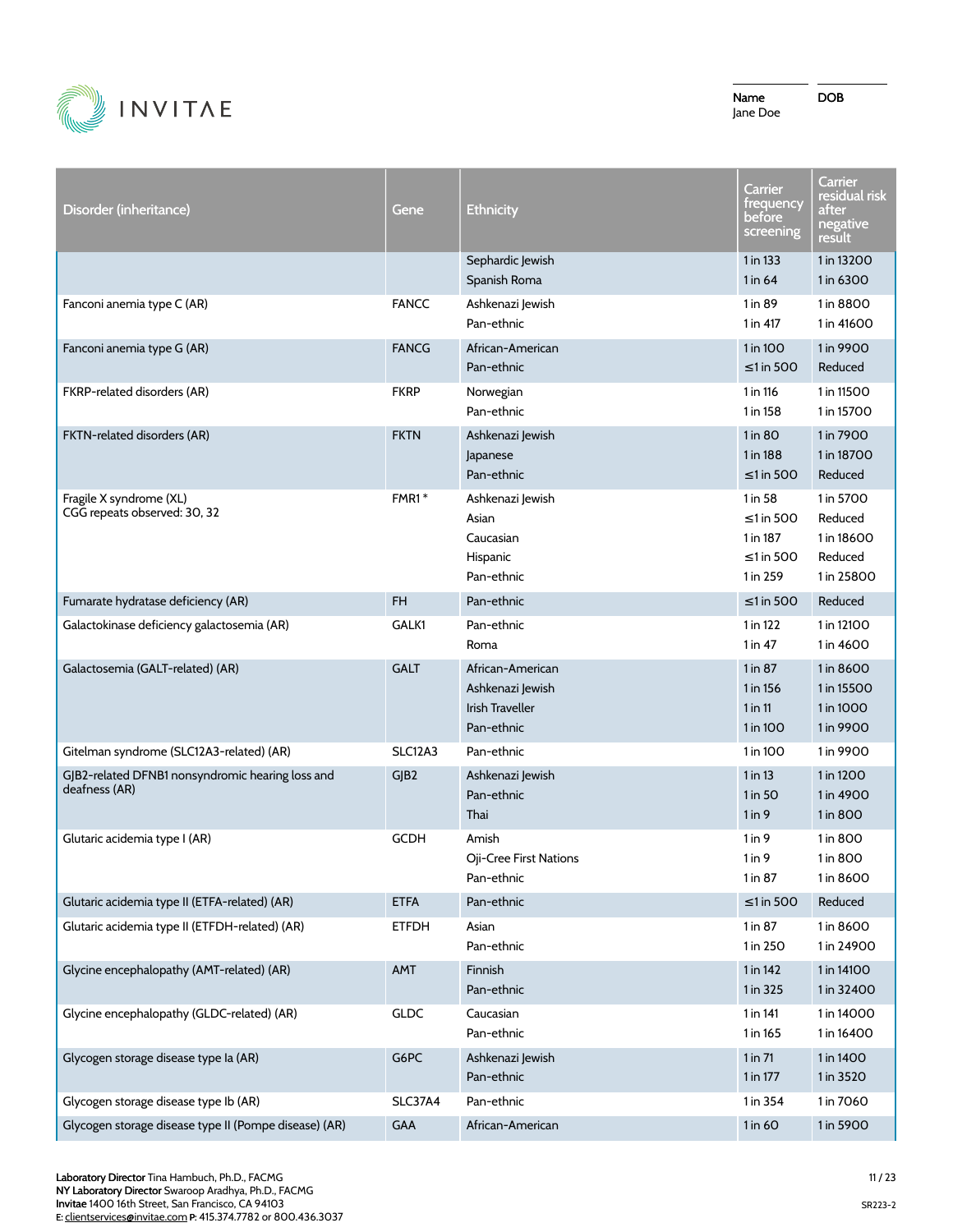

DOB

Disorder (inheritance) Gene Ethnicity **Carrier** frequency before screening **Carrier** residual risk after negative result Ashkenazi Jewish Asian Pan-ethnic 1 in 58 1 in 112 1 in 100 1 in 5700 1 in 11100 1 in 9900 Glycogen storage disease type III (AR) AGL AGL Faroese Pan-ethnic Sephardic Jewish (Moroccan) 1 in 28 1 in 159 1 in 34 1 in 540 1 in 3160 1 in 660 Glycogen storage disease type IV/adult polyglucosan body disease (AR) GBE1 Ashkenazi Jewish Pan-ethnic 1 in 68 1 in 387 1 in 6700 1 in 38600 Glycogen storage disease type V (AR) The Caucasian PYGM Caucasian Sephardic Jewish (Kurdish) 1 in 158 1 in 84 1 in 15700 1 in 8300 Glycogen storage disease type VII (AR) November 2011 PFKM Ashkenazi Jewish Pan-ethnic 1 in 250 ≤1 in 500 1 in 24900 Reduced GRACILE syndrome/BCS1L-related disorders (AR) BCS1L Caucasian Finnish Pan-ethnic 1 in 407 1 in 108 ≤1 in 500 1 in 40600 1 in 10700 Reduced Guanidinoacetate methyltransferase deficiency (AR) GAMT Pan-ethnic Portuguese ≤1 in 500 1 in 125 Reduced 1 in 12400 HBB-related hemoglobinopathies (AR) 
HBB African-American

HBB Asian Caucasian Hispanic Mediterranean Pan-ethnic 1 in 8 1 in 54 1 in 373 1 in 17 1 in 28 1 in 49 1 in 700 1 in 5300 1 in 37200 1 in 1600 1 in 2700 1 in 4800 Hereditary fructose intolerance (AR) ALDOB African-American Middle Eastern Pan-ethnic 1 in 226 1 in 97 1 in 122 1 in 22500 1 in 9600 1 in 12100 Hereditary hemochromatosis (HJV-related) (AR) HJV Pan-ethnic <a>
H<a>
Hereditary hemochromatosis (HJV-related) (AR) HJV Pan-ethnic <a>
H</a>
Hereditary hemochromatosis (HJV-related) (AR) HJV Pan-ethnic <a>
HJV Pan-ethnic Hereditary hemochromatosis (TFR2-related) (AR) TFR2 Pan-ethnic Server Construction of the Server Construction of Reduced Hermansky-Pudlak syndrome (HPS1-related) (AR) HPS1 Pan-ethnic Puerto Rican (Northwestern) ≤1 in 500 1 in 21 Reduced 1 in 2000 Hermansky-Pudlak syndrome (HPS3-related) (AR) HPS3 Ashkenazi Jewish Pan-ethnic Puerto Rican (Central) 1 in 235 ≤1 in 500 1 in 63 1 in 23400 Reduced 1 in 6200 Holocarboxylase synthetase deficiency (AR) 
HLCS Faroese Japanese Pan-ethnic 1 in 20 1 in 158 1 in 224 1 in 1900 1 in 15700 1 in 22300 Homocystinuria (CBS-related) (AR) CBS Norwegian Pan-ethnic Qatari 1 in 40 1 in 224 1 in 21 1 in 3900 1 in 22300 1 in 2000 Homocystinuria due to MTHFR deficiency (AR) MTHFR \* Sephardic Jewish (Bukharian) 1 in 39 1 in 3800 Homocystinuria, cobalamin E type (AR) MTRR Pan-ethnic Server Communication in the State of Reduced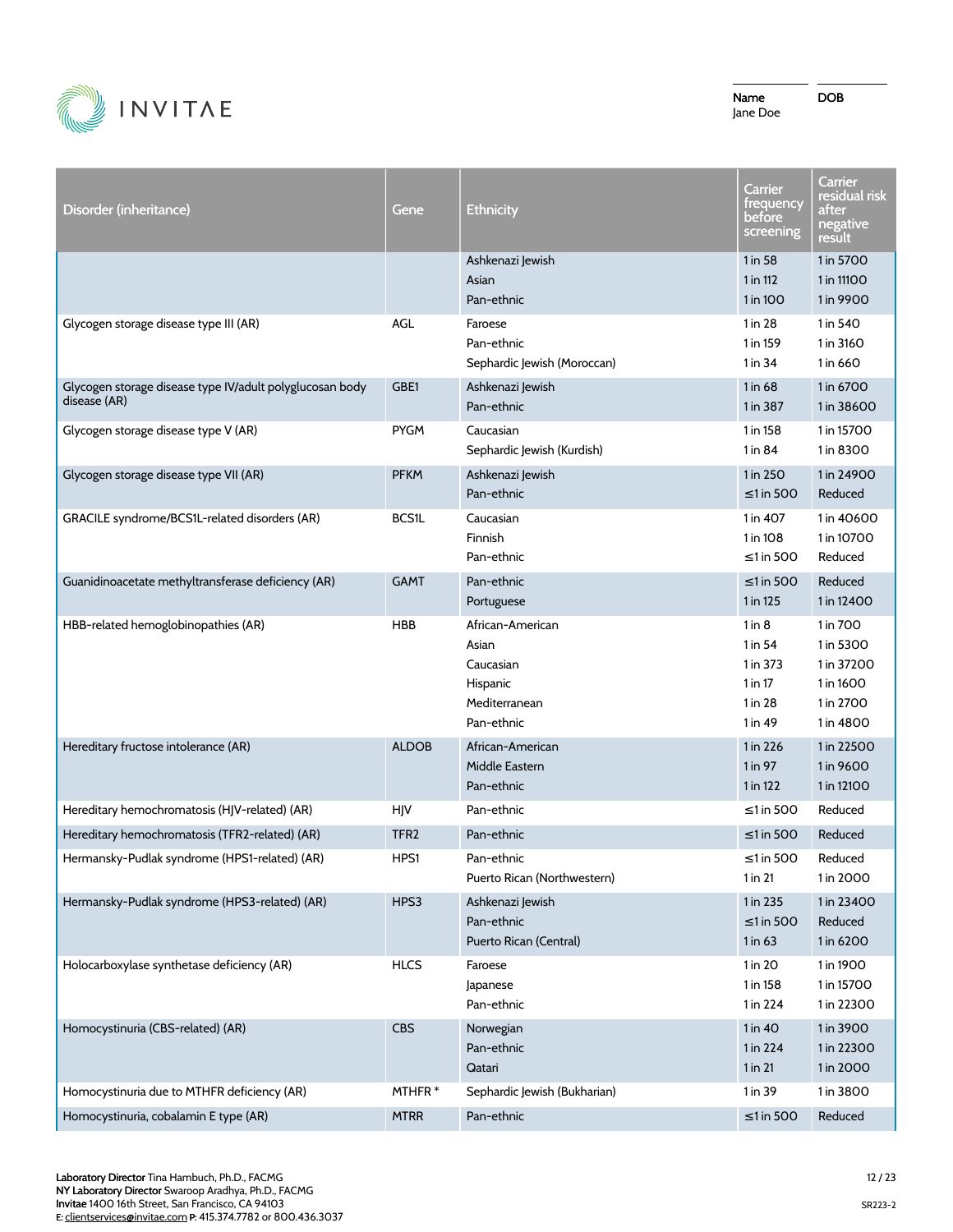

| Disorder (inheritance)                                                                                 | Gene              | <b>Ethnicity</b>                                        | Carrier<br>trequency<br>before<br>screening              | Carrier<br>residual risk<br>after<br>negative<br>result     |
|--------------------------------------------------------------------------------------------------------|-------------------|---------------------------------------------------------|----------------------------------------------------------|-------------------------------------------------------------|
| Hydrolethalus syndrome type 1 (AR)                                                                     | HYLS1             | Finnish<br>Pan-ethnic                                   | 1 in 40<br>$\leq$ 1 in 500                               | 1 in 3900<br>Reduced                                        |
| Hyperornithinemia-hyperammonemia-homocitrullinuria<br>syndrome (AR)                                    | <b>SLC25A15</b>   | Metis (Saskatchewan)<br>Pan-ethnic                      | 1 in 19<br>$\leq$ 1 in 500                               | 1 in 1800<br>Reduced                                        |
| Hypohidrotic ectodermal dysplasia (EDA-related) (XL)                                                   | <b>EDA</b>        | Pan-ethnic                                              | 1 in 112                                                 | 1 in 11100                                                  |
| Hypophosphatasia (AR)                                                                                  | <b>ALPL</b>       | Mennonite<br>Pan-ethnic                                 | 1 in 25<br>1 in 150                                      | 1 in 480<br>1 in 2980                                       |
| Inclusion body myopathy 2 (AR)                                                                         | GNE               | Pan-ethnic<br>Sephardic Jewish (Iranian)                | 1 in 179<br>$1$ in $10$                                  | 1 in 17800<br>1 in 900                                      |
| Isovaleric acidemia (AR)                                                                               | <b>IVD</b>        | Pan-ethnic                                              | 1 in 250                                                 | 1 in 24900                                                  |
| Joubert syndrome 2/TMEM216-related disorders (AR)                                                      | <b>TMEM216</b>    | Ashkenazi Jewish<br>Pan-ethnic                          | 1 in 92<br>≤1 in 500                                     | 1 in 9100<br>Reduced                                        |
| Junctional epidermolysis bullosa (LAMA3-related) (AR)                                                  | LAMA3             | Pan-ethnic                                              | $\leq$ 1 in 500                                          | Reduced                                                     |
| Junctional epidermolysis bullosa (LAMB3-related) (AR)                                                  | LAMB3             | Pan-ethnic                                              | 1 in 317                                                 | 1 in 31600                                                  |
| Junctional epidermolysis bullosa (LAMC2-related) (AR)                                                  | LAMC <sub>2</sub> | Pan-ethnic                                              | $\leq$ 1 in 500                                          | Reduced                                                     |
| Krabbe disease (AR)                                                                                    | GALC              | <b>Druze</b><br>Pan-ethnic                              | $1$ in 6<br>1 in 158                                     | 1 in 500<br>1 in 15700                                      |
| LAMA2-related muscular dystrophy (AR)                                                                  | LAMA <sub>2</sub> | Pan-ethnic                                              | 1 in 87                                                  | 1 in 8600                                                   |
| Leber congenital amaurosis 2 (AR)                                                                      | <b>RPE65</b>      | Pan-ethnic<br>Sephardic Jewish                          | 1 in 228<br>1 in 90                                      | 1 in 22700<br>1 in 8900                                     |
| Leber congenital amaurosis 5 (AR)                                                                      | LCA5              | Pan-ethnic                                              | 1 in 645                                                 | Reduced                                                     |
| Leber congenital amaurosis 8/CRB1-related disorders (AR)                                               | CRB1              | Pan-ethnic                                              | 1 in 112                                                 | 1 in 11100                                                  |
| Leber congenital amaurosis 10/CEP290-related disorders<br>(AR)                                         | <b>CEP290</b>     | Pan-ethnic                                              | 1 in 185                                                 | 1 in 18400                                                  |
| Leber congenital amaurosis 13 (AR)                                                                     | RDH12             | Pan-ethnic                                              | 1 in 460                                                 | 1 in 45900                                                  |
| Leigh syndrome, French Canadian type (AR)                                                              | <b>LRPPRC</b>     | French Canadian (Saguenay-Lac-St-Jean)<br>Pan-ethnic    | 1 in 23<br>$\leq$ 1 in 500                               | 1 in 2200<br>Reduced                                        |
| Lethal congenital contracture syndrome 1/lethal<br>arthrogryposis with anterior horn cell disease (AR) | GLE1              | Finnish<br>Pan-ethnic                                   | 1 in 100<br>$\leq 1$ in 500                              | 1 in 9900<br>Reduced                                        |
| Leukoencephalopathy with vanishing white matter<br>(EIF2B5-related) (AR)                               | EIF2B5            | Pan-ethnic                                              | $\leq$ 1 in 500                                          | Reduced                                                     |
| Limb-girdle muscular dystrophy type 2A (calpainopathy)<br>(AR)                                         | CAPN3             | Pan-ethnic                                              | 1 in 134                                                 | 1 in 13300                                                  |
| Limb-girdle muscular dystrophy type 2B (dysferlinopathy)<br>(AR)                                       | <b>DYSF</b>       | Pan-ethnic<br>Sephardic Jewish (Libyan)                 | 1 in 311<br>1 in 10                                      | 1 in 31000<br>1 in 900                                      |
| Limb-girdle muscular dystrophy type 2C (AR)                                                            | SGCG              | Caucasian<br>Japanese<br>Moroccan<br>Pan-ethnic<br>Roma | 1 in 571<br>1 in 374<br>1 in 250<br>≤1 in 500<br>1 in 59 | Reduced<br>1 in 37300<br>1 in 24900<br>Reduced<br>1 in 5800 |
| Limb-girdle muscular dystrophy type 2D (AR)                                                            | <b>SGCA</b>       | Caucasian                                               | 1 in 286                                                 | 1 in 28500                                                  |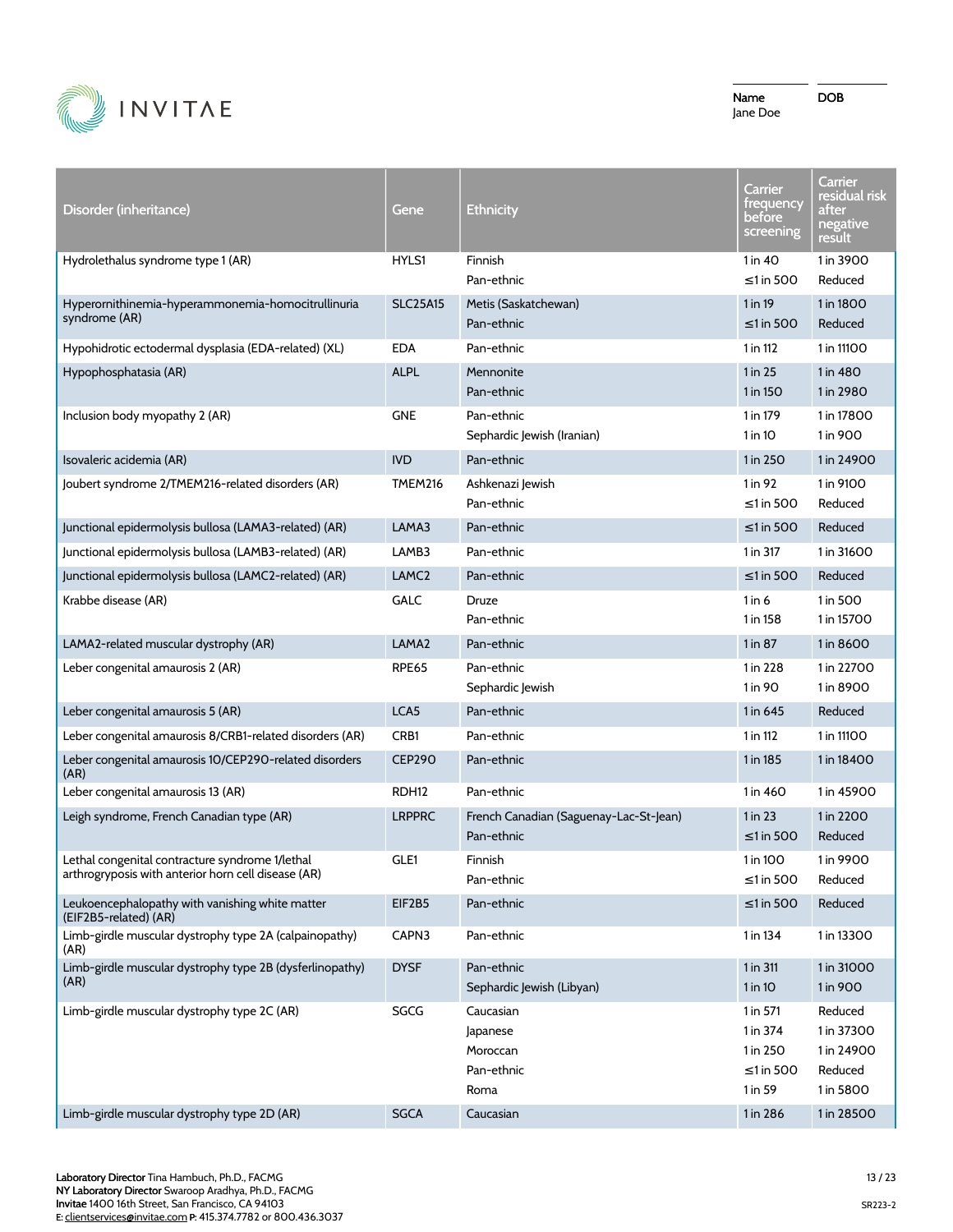

| Disorder (inheritance)                                                                                                          | Gene                     | <b>Ethnicity</b>                                     | <b>Carrier</b><br>trequency<br>before<br>screening | Carrier<br>residual risk<br>after<br>negative<br>result |
|---------------------------------------------------------------------------------------------------------------------------------|--------------------------|------------------------------------------------------|----------------------------------------------------|---------------------------------------------------------|
|                                                                                                                                 |                          | Finnish<br>Pan-ethnic                                | 1 in 150<br>$\leq$ 1 in 500                        | 1 in 14900<br>Reduced                                   |
| Limb-girdle muscular dystrophy type 2E (AR)                                                                                     | <b>SGCB</b>              | Caucasian<br>Pan-ethnic                              | 1 in 404<br>$\leq$ 1 in 500                        | 1 in 5038<br>Reduced                                    |
| Lipoid congenital adrenal hyperplasia (STAR-related) (AR)                                                                       | <b>STAR</b>              | Korean<br>Pan-ethnic                                 | 1 in 170<br>≤1 in 500                              | 1 in 16900<br>Reduced                                   |
| Lipoprotein lipase deficiency (AR)                                                                                              | LPL                      | French Canadian (Saguenay-Lac-St-Jean)<br>Pan-ethnic | 1 in 46<br>$\leq$ 1 in 500                         | 1 in 4500<br>Reduced                                    |
| Long chain 3-hydroxyacyl-CoA dehydrogenase deficiency<br>(AR)                                                                   | <b>HADHA</b>             | Caucasian<br>Finnish<br>Pan-ethnic                   | 1 in 250<br>1 in 125<br>1 in 350                   | 1 in 24900<br>1 in 12400<br>1 in 34900                  |
| Lysinuric protein intolerance (AR)                                                                                              | SLC7A7                   | Finnish<br>Japanese<br>Pan-ethnic                    | 1 in 120<br>1 in 120<br>$\leq$ 1 in 500            | 1 in 2380<br>1 in 2380<br>Reduced                       |
| Lysosomal acid lipase deficiency (AR)                                                                                           | <b>LIPA</b>              | Caucasian<br>Sephardic Jewish (Iranian)              | 1 in 112<br>$1$ in $33$                            | 1 in 1850<br>1 in 534                                   |
| Major histocompatibility complex class II deficiency (CIITA-<br>related) (AR)                                                   | <b>CIITA</b>             | Pan-ethnic                                           | ≤1 in 500                                          | Reduced                                                 |
| Maple syrup urine disease type 1A (AR)                                                                                          | <b>BCKDHA</b>            | Mennonite<br>Pan-ethnic                              | $1$ in 10<br>1 in 373                              | 1 in 900<br>1 in 37200                                  |
| Maple syrup urine disease type 1B (AR)                                                                                          | <b>BCKDHB</b>            | Ashkenazi Jewish<br>Pan-ethnic                       | $1$ in 97<br>1 in 346                              | 1 in 9600<br>1 in 34500                                 |
| Maple syrup urine disease type 2 (AR)                                                                                           | <b>DBT</b>               | Pan-ethnic                                           | $\leq$ 1 in 500                                    | Reduced                                                 |
| Medium chain acyl-CoA dehydrogenase deficiency (AR)                                                                             | <b>ACADM</b>             | Northern European<br>Pan-ethnic                      | 1 in 40<br>1 in 66                                 | 1 in 3900<br>1 in 6500                                  |
| Megalencephalic leukoencephalopathy with subcortical<br>cysts type 1 (AR)                                                       | MLC1                     | Pan-ethnic<br>Sephardic Jewish (Libyan)              | ≤1 in 500<br>1 in 40                               | Reduced<br>1 in 3900                                    |
| Menkes disease/ATP7A-related disorders (XL)                                                                                     | ATP7A                    | Pan-ethnic                                           | $\leq$ 1 in 500                                    | Reduced                                                 |
| Metachromatic leukodystrophy (ARSA-related) (AR)                                                                                | <b>ARSA</b>              | Navajo<br>Pan-ethnic<br>Sephardic Jewish             | 1 in 40<br>1 in 100<br>1 in 46                     | 1 in 780<br>1 in 1980<br>1 in 900                       |
| Methylmalonic acidemia (MMAA-related) (AR)                                                                                      | <b>MMAA</b>              | Pan-ethnic                                           | 1 in 316                                           | 1 in 10500                                              |
| Methylmalonic acidemia (MMAB-related) (AR)                                                                                      | <b>MMAB</b>              | Pan-ethnic                                           | 1 in 456                                           | 1 in 22750                                              |
| Methylmalonic acidemia (MUT-related) (AR)                                                                                       | <b>MUT</b>               | Pan-ethnic                                           | 1 in 204                                           | 1 in 5075                                               |
| Methylmalonic acidemia with homocystinuria, cobalamin C<br>type (AR)<br>Methylmalonic acidemia with homocystinuria, cobalamin D | <b>MMACHC</b><br>MMADHC* | Pan-ethnic                                           | 1 in 123                                           | 1 in 12200                                              |
| type (AR)                                                                                                                       |                          | Pan-ethnic                                           | $\leq$ 1 in 500                                    | Reduced                                                 |
| Microphthalmia/clinical anophthalmia (VSX2-related) (AR)                                                                        | VSX2                     | Pan-ethnic<br>Sephardic Jewish                       | $\leq$ 1 in 500<br>1 in 145                        | Reduced<br>1 in 14400                                   |
| Mitochondrial complex I deficiency/Leigh syndrome<br>(NDUFAF5-related) (AR)                                                     | NDUFAF5                  | Ashkenazi Jewish<br>Pan-ethnic                       | 1 in 290<br>$\leq$ 1 in 500                        | 1 in 28900<br>Reduced                                   |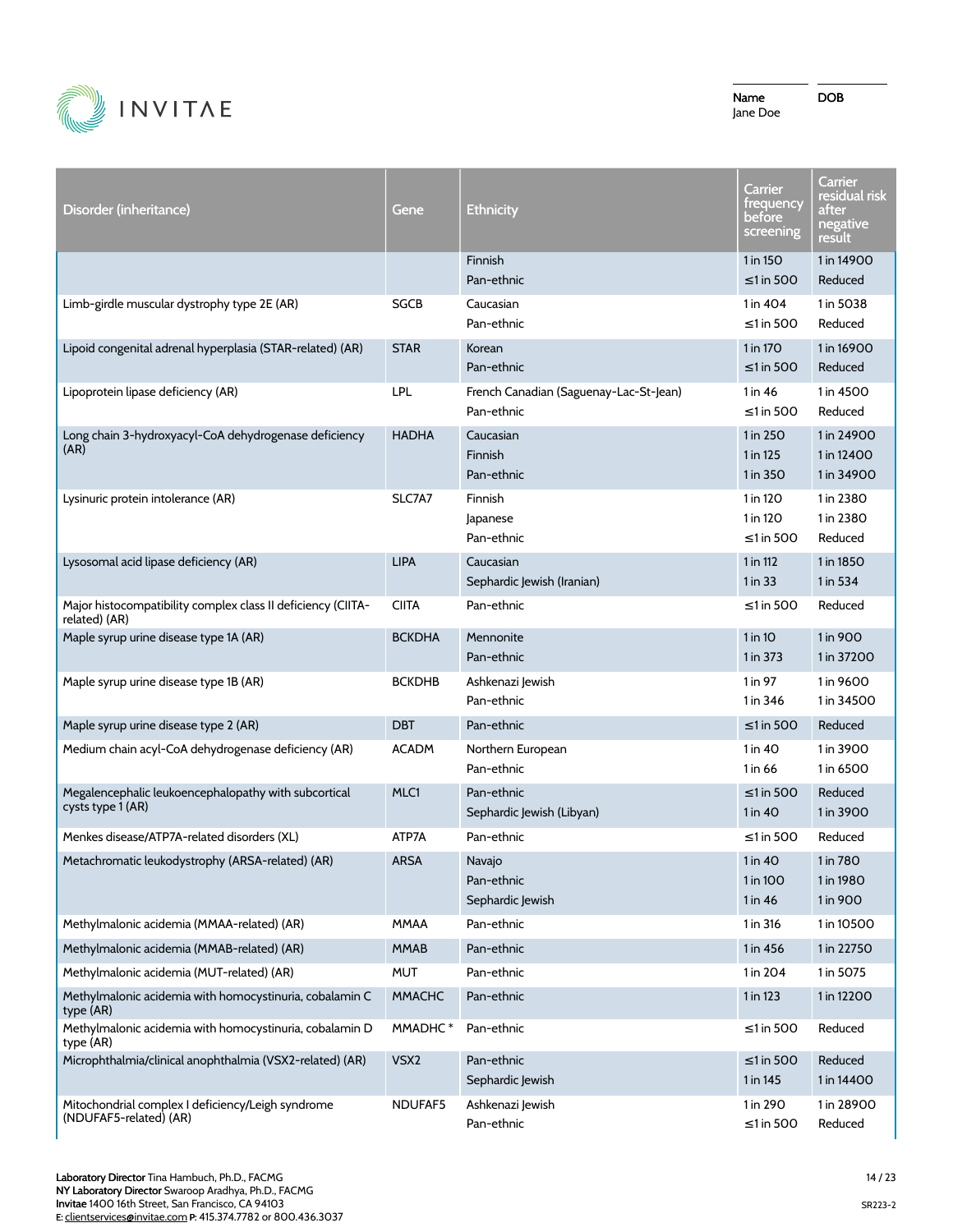

| Disorder (inheritance)                                                                | Gene              | <b>Ethnicity</b>                                  | <b>Carrier</b><br>trequency<br>before<br>screening | Carrier<br>residual risk<br>after<br>negative<br>result |
|---------------------------------------------------------------------------------------|-------------------|---------------------------------------------------|----------------------------------------------------|---------------------------------------------------------|
| Mitochondrial complex I deficiency/Leigh syndrome<br>(NDUFS6-related) (AR)            | NDUFS6            | Ashkenazi Jewish<br>Caucasus Jewish<br>Pan-ethnic | 1 in 290<br>1 in 24<br>$\leq$ 1 in 500             | 1 in 28900<br>1 in 2300<br>Reduced                      |
| Mitochondrial DNA depletion syndrome (MPV17-related)<br>(AR)                          | MPV17             | Navajo<br>Pan-ethnic                              | 1 in 20<br>$\leq$ 1 in 500                         | 1 in 475<br>Reduced                                     |
| Mitochondrial myopathy and sideroblastic anemia 1 (AR)                                | PUS1              | Pan-ethnic                                        | $\leq$ 1 in 500                                    | Reduced                                                 |
| Mitochondrial neurogastrointestinal encephalopathy disease<br>(AR)                    | <b>TYMP</b>       | Pan-ethnic<br>Sephardic Jewish                    | ≤1 in 500<br>1 in 158                              | Reduced<br>1 in 15700                                   |
| MKS1-related disorders (AR)                                                           | MKS1              | Finnish<br>Pan-ethnic                             | $1$ in $47$<br>1 in 260                            | 1 in 920<br>1 in 5180                                   |
| Mucolipidosis type II/III (GNPTAB-related) (AR)                                       | <b>GNPTAB</b>     | <b>Irish Traveller</b><br>Pan-ethnic              | $1$ in $15$<br>1 in 200                            | 1 in 1400<br>1 in 19900                                 |
| Mucolipidosis type III (GNPTG-related) (AR)                                           | <b>GNPTG</b>      | Pan-ethnic                                        | $\leq$ 1 in 500                                    | Reduced                                                 |
| Mucolipidosis type IV (AR)                                                            | MCOLN1            | Ashkenazi Jewish<br>Pan-ethnic                    | 1 in 100<br>≤1 in 500                              | 1 in 9900<br>Reduced                                    |
| Mucopolysaccharidosis type I (AR)                                                     | <b>IDUA</b>       | Pan-ethnic                                        | 1 in 148                                           | 1 in 4900                                               |
| Mucopolysaccharidosis type II (Hunter syndrome) (XL)                                  | $IDS^*$           | Pan-ethnic                                        | ≤1 in 500                                          | Reduced                                                 |
| Mucopolysaccharidosis type IIIA (Sanfilippo A syndrome)<br>(AR)                       | <b>SGSH</b>       | Northern European<br>Pan-ethnic<br>Taiwanese      | 1 in 173<br>1 in 215<br>$\leq$ 1 in 500            | 1 in 17200<br>1 in 21400<br>Reduced                     |
| Mucopolysaccharidosis type IIIB (AR)                                                  | <b>NAGLU</b>      | Pan-ethnic                                        | 1 in 224                                           | 1 in 22300                                              |
| Mucopolysaccharidosis type IIIC (Sanfilippo<br>syndrome)/retinitis pigmentosa 73 (AR) | <b>HGSNAT</b>     | Pan-ethnic                                        | $\leq$ 1 in 500                                    | Reduced                                                 |
| Mucopolysaccharidosis type IIID (Sanfilippo syndrome) (AR)                            | <b>GNS</b>        | Pan-ethnic                                        | ≤1 in 500                                          | Reduced                                                 |
| Mucopolysaccharidosis type IVB (Morquio B syndrome)/GM1<br>gangliosidosis (AR)        | GLB1              | Pan-ethnic<br>Roma<br>South Brazilian             | 1 in 158<br>1 in 50<br>1 in 58                     | 1 in 15700<br>1 in 4900<br>1 in 5700                    |
| Mucopolysaccharidosis type IX (AR)                                                    | HYAL1             | Pan-ethnic                                        | ≤1 in 500                                          | Reduced                                                 |
| Mucopolysaccharidosis type VI (Maroteaux-Lamy syndrome) ARSB<br>(AR)                  |                   | Pan-ethnic                                        | 1 in 250                                           | 1 in 24900                                              |
| Multiple sulfatase deficiency (AR)                                                    | SUMF1             | Pan-ethnic                                        | $\leq$ 1 in 500                                    | Reduced                                                 |
| N-acetylglutamate synthase deficiency (AR)                                            | <b>NAGS</b>       | Pan-ethnic                                        | $\leq$ 1 in 500                                    | Reduced                                                 |
| Nemaline myopathy 2 (AR)                                                              | $NEB*$            | Ashkenazi Jewish<br>Pan-ethnic                    | 1 in 108<br>1 in 158                               | 1 in 10700<br>1 in 3140                                 |
| Nephrogenic diabetes insipidus (AQP2-related) (AR)                                    | AQP2              | Pan-ethnic                                        | 1 in 1118                                          | Reduced                                                 |
| Nephrotic syndrome/congenital Finnish nephrosis<br>(NPHS1-related) (AR)               | NPHS1             | Finnish<br>Old Order Mennonite<br>Pan-ethnic      | 1 in 46<br>1 in 12<br>≤1 in 500                    | 1 in 4500<br>1 in 1100<br>Reduced                       |
| Nephrotic syndrome/steroid-resistant nephrotic syndrome<br>(NPHS2-related) (AR)       | NPHS <sub>2</sub> | Pan-ethnic                                        | $\leq 1$ in 500                                    | Reduced                                                 |
| Neuronal ceroid-lipofuscinosis (CLN3-related) (AR)                                    | CLN3              | Pan-ethnic                                        | 1 in 230                                           | 1 in 22900                                              |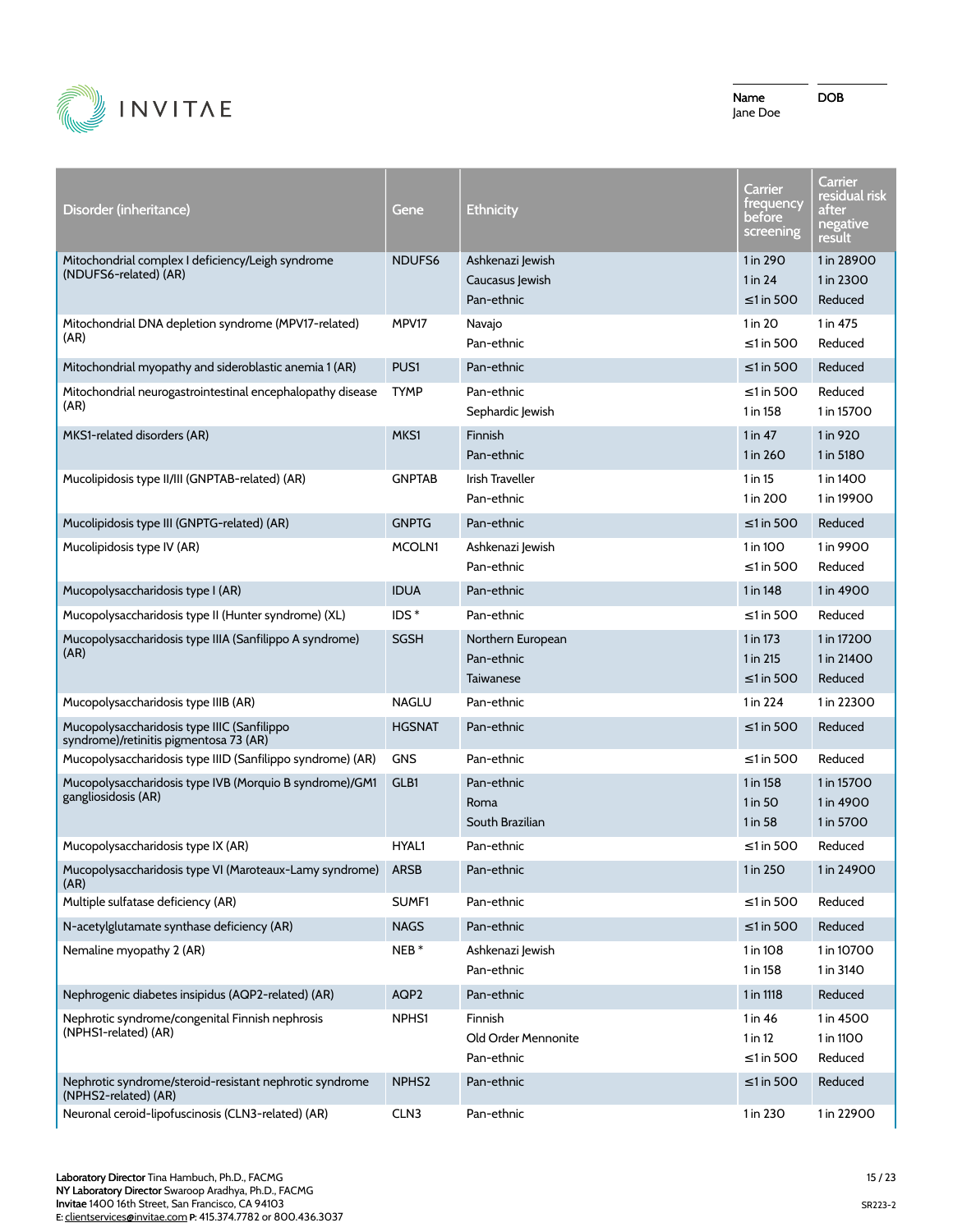

DOB

**Carrier** 

| Disorder (inheritance)                                                  | Gene             | <b>Ethnicity</b>                                                                                            | Carrier<br>frequency<br>before<br>screening                                                | Carrier<br>residual risk<br>after<br>negative<br>result                                                  |
|-------------------------------------------------------------------------|------------------|-------------------------------------------------------------------------------------------------------------|--------------------------------------------------------------------------------------------|----------------------------------------------------------------------------------------------------------|
| Neuronal ceroid-lipofuscinosis (CLN5-related) (AR)                      | CLN <sub>5</sub> | Finnish<br>Pan-ethnic                                                                                       | 1 in 115<br>≤1 in 500                                                                      | 1 in 11400<br>Reduced                                                                                    |
| Neuronal ceroid-lipofuscinosis (CLN6-related) (AR)                      | CLN <sub>6</sub> | Pan-ethnic                                                                                                  | ≤1 in 500                                                                                  | Reduced                                                                                                  |
| Neuronal ceroid-lipofuscinosis (MFSD8-related) (AR)                     | MFSD8            | Pan-ethnic                                                                                                  | $\leq$ 1 in 500                                                                            | Reduced                                                                                                  |
| Neuronal ceroid-lipofuscinosis (PPT1-related) (AR)                      | PPT <sub>1</sub> | Finnish<br>Pan-ethnic                                                                                       | 1 in 70<br>1 in 199                                                                        | 1 in 3450<br>1 in 9900                                                                                   |
| Neuronal ceroid-lipofuscinosis (TPP1-related) (AR)                      | TPP1             | Newfoundland<br>Pan-ethnic                                                                                  | 1 in 53<br>1 in 250                                                                        | 1 in 1734<br>1 in 8300                                                                                   |
| Neuronal ceroid-lipofuscinosis/Northern epilepsy<br>(CLN8-related) (AR) | CLN <sub>8</sub> | Finnish<br>Pan-ethnic                                                                                       | 1 in 135<br>$\leq$ 1 in 500                                                                | 1 in 13400<br>Reduced                                                                                    |
| Niemann-Pick disease type A/B (AR)                                      | SMPD1            | Ashkenazi Jewish<br>Pan-ethnic                                                                              | 1 in 90<br>1 in 250                                                                        | 1 in 1780<br>1 in 4980                                                                                   |
| Niemann-Pick disease type C (NPC1-related) (AR)                         | NPC <sub>1</sub> | Pan-ethnic                                                                                                  | 1 in 183                                                                                   | 1 in 18200                                                                                               |
| Niemann-Pick disease type C (NPC2-related) (AR)                         | NPC <sub>2</sub> | Pan-ethnic                                                                                                  | 1 in 871                                                                                   | Reduced                                                                                                  |
| Nijmegen breakage syndrome (AR)                                         | NBN *            | Eastern European<br>Pan-ethnic                                                                              | 1 in 155<br>≤1 in 500                                                                      | 1 in 15400<br>Reduced                                                                                    |
| Ornithine aminotransferase deficiency (AR)                              | <b>OAT</b>       | Finnish<br>Pan-ethnic<br>Sephardic Jewish                                                                   | 1 in 126<br>≤1 in 500<br>1 in 177                                                          | 1 in 12500<br>Reduced<br>1 in 17600                                                                      |
| Ornithine transcarbamylase deficiency (XL)                              | <b>OTC</b>       | Pan-ethnic                                                                                                  | ≤1 in 500                                                                                  | Reduced                                                                                                  |
| Osteopetrosis (TCIRG1-related) (AR)                                     | <b>TCIRG1</b>    | Ashkenazi Jewish<br>Chuvash<br>Pan-ethnic                                                                   | 1 in 350<br>1 in 30<br>1 in 317                                                            | 1 in 34900<br>1 in 2900<br>1 in 31600                                                                    |
| Pendred syndrome (AR)                                                   | SLC26A4          | Asian<br>Pan-ethnic                                                                                         | 1 in 74<br>1 in 80                                                                         | 1 in 7300<br>1 in 7900                                                                                   |
| Peroxisomal acyl-CoA oxidase deficiency (AR)                            | ACOX1            | Pan-ethnic                                                                                                  | $\leq$ 1 in 500                                                                            | Reduced                                                                                                  |
| Phenylalanine hydroxylase deficiency (AR)                               | PAH              | African-American<br>Ashkenazi Jewish<br>East Asian<br>Finnish<br>Irish<br>Japanese<br>Pan-ethnic<br>Turkish | 1 in 111<br>1 in 225<br>$1$ in 50<br>1 in 225<br>1 in 33<br>1 in 200<br>1 in 58<br>1 in 26 | 1 in 11000<br>1 in 22400<br>1 in 1225<br>1 in 22400<br>1 in 3200<br>1 in 19900<br>1 in 5700<br>1 in 2500 |
| Phosphoglycerate dehydrogenase deficiency/Neu-Laxova<br>syndrome (AR)   | <b>PHGDH</b>     | Ashkenazi Jewish<br>Pan-ethnic                                                                              | 1 in 400<br>≤1 in 500                                                                      | 1 in 39900<br>Reduced                                                                                    |
| Polycystic kidney disease (PKHD1-related) (AR)                          | PKHD1            | Pan-ethnic                                                                                                  | 1 in 70                                                                                    | 1 in 6900                                                                                                |
| Polymicrogyria (ADGRG1-related) (AR)                                    | ADGRG1           | Pan-ethnic                                                                                                  | $\leq$ 1 in 500                                                                            | Reduced                                                                                                  |
| POMGNT1-related disorders (AR)                                          | POMGNT1          | Finnish<br>Pan-ethnic                                                                                       | 1 in 111<br>$\leq$ 1 in 500                                                                | 1 in 11000<br>Reduced                                                                                    |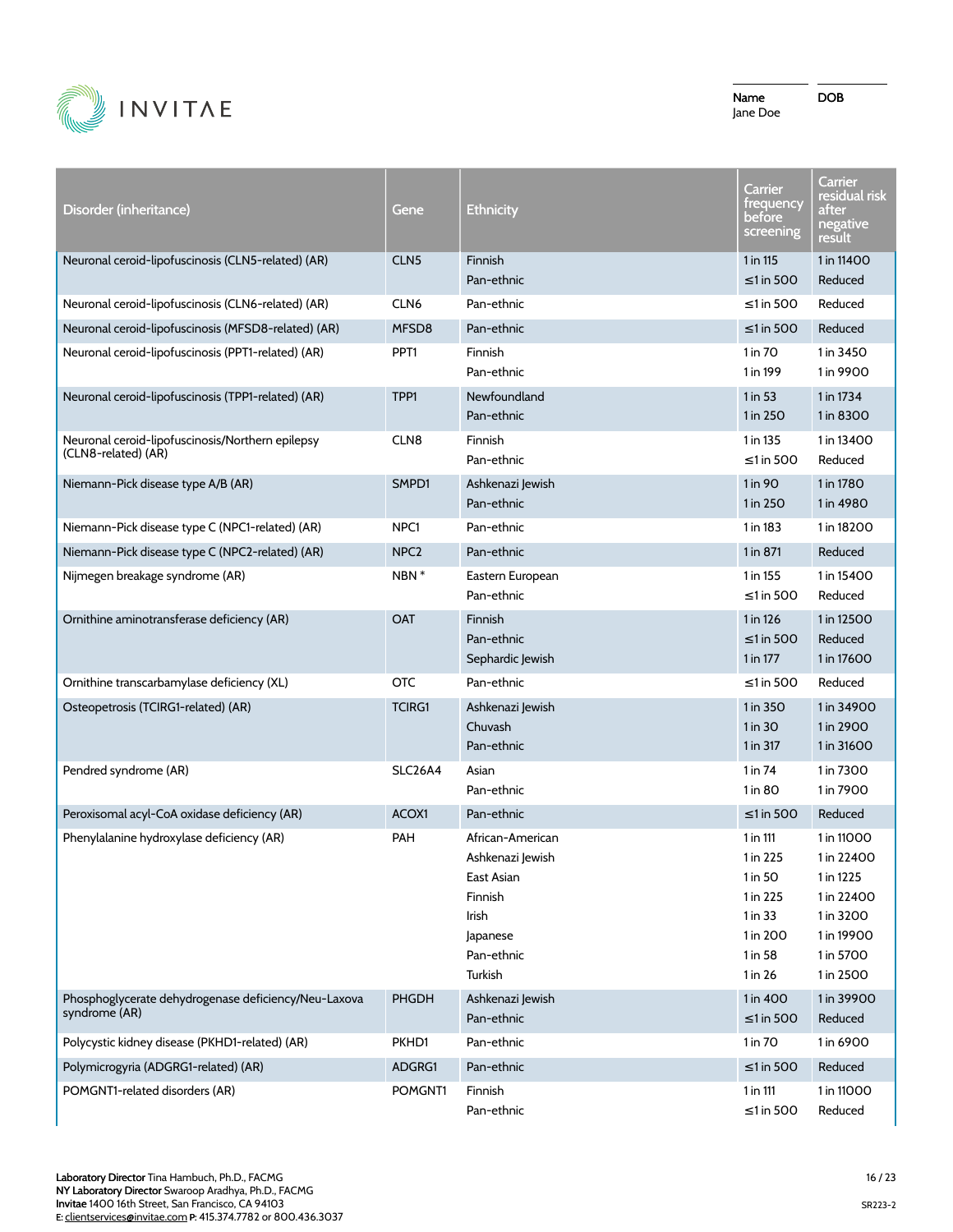

| Disorder (inheritance)                                                                                                                  | Gene              | Ethnicity                                           | Carrier<br>trequency<br>before<br>screening | Carrier<br>residual risk<br>after<br>negative<br>result |
|-----------------------------------------------------------------------------------------------------------------------------------------|-------------------|-----------------------------------------------------|---------------------------------------------|---------------------------------------------------------|
| Pontocerebellar hypoplasia (RARS2-related) (AR)                                                                                         | RARS <sub>2</sub> | Pan-ethnic                                          | $\leq$ 1 in 500                             | Reduced                                                 |
| Pontocerebellar hypoplasia (SEPSECS-related) (AR)                                                                                       | <b>SEPSECS</b>    | Pan-ethnic<br>Sephardic Jewish (Moroccan and Iraqi) | ≤1 in 500<br>1 in 43                        | Reduced<br>1 in 4200                                    |
| Pontocerebellar hypoplasia (VRK1-related) (AR)                                                                                          | VRK1              | Ashkenazi Jewish<br>Pan-ethnic                      | 1 in 225<br>$\leq$ 1 in 500                 | 1 in 22400<br>Reduced                                   |
| Postnatal progressive microcephaly with seizures and brain<br>atrophy/infantile cerebral and cerebellar atrophy<br>(MED17-related) (AR) | MED <sub>17</sub> | Pan-ethnic<br>Sephardic Jewish                      | $\leq$ 1 in 500<br>1 in 20                  | Reduced<br>1 in 1900                                    |
| Primary carnitine deficiency (AR)                                                                                                       | <b>SLC22A5</b>    | Faroese<br>Japanese<br>Pan-ethnic                   | $1$ in $9$<br>1 in 100<br>1 in 71           | 1 in 800<br>1 in 9900<br>1 in 7000                      |
| Primary ciliary dyskinesia (DNAH5-related) (AR)                                                                                         | DNAH <sub>5</sub> | Pan-ethnic                                          | 1 in 109                                    | 1 in 10800                                              |
| Primary ciliary dyskinesia (DNAI1-related) (AR)                                                                                         | DNAI1             | Pan-ethnic                                          | 1 in 250                                    | 1 in 24900                                              |
| Primary ciliary dyskinesia (DNAI2-related) (AR)                                                                                         | DNAI <sub>2</sub> | Ashkenazi Jewish<br>Pan-ethnic                      | 1 in 200<br>1 in 354                        | 1 in 19900<br>1 in 35300                                |
| Primary hyperoxaluria type 1 (AR)                                                                                                       | <b>AGXT</b>       | Pan-ethnic                                          | 1 in 135                                    | 1 in 13400                                              |
| Primary hyperoxaluria type 2 (AR)                                                                                                       | <b>GRHPR</b>      | Pan-ethnic                                          | ≤1 in 500                                   | Reduced                                                 |
| Primary hyperoxaluria type 3 (AR)                                                                                                       | HOGA1             | Pan-ethnic                                          | 1 in 354                                    | 1 in 35300                                              |
| Progressive familial intrahepatic cholestasis type 2 (AR)                                                                               | ABCB11            | Pan-ethnic                                          | 1 in 100                                    | 1 in 9900                                               |
| Propionic acidemia (PCCA-related) (AR)                                                                                                  | <b>PCCA</b>       | Arab<br>Pan-ethnic                                  | 1 in 100<br>1 in 224                        | 1 in 2475<br>1 in 5575                                  |
| Propionic acidemia (PCCB-related) (AR)                                                                                                  | <b>PCCB</b>       | Arab<br>Greenlandic Inuit<br>Pan-ethnic             | 1 in 100<br>1 in 20<br>1 in 224             | 1 in 9900<br>1 in 1900<br>1 in 22300                    |
| PRPS1-related disorders (XL)                                                                                                            | PRPS1             | Pan-ethnic                                          | ≤1 in 500                                   | Reduced                                                 |
| Pycnodysostosis (AR)                                                                                                                    | <b>CTSK</b>       | Pan-ethnic                                          | 1 in 438                                    | 1 in 43700                                              |
| Pyruvate carboxylase deficiency (AR)                                                                                                    | PC                | Algonquian Indian<br>Pan-ethnic                     | $1$ in $10$<br>1 in 250                     | 1 in 180<br>1 in 4980                                   |
| Pyruvate dehydrogenase deficiency (PDHA1-related) (XL)                                                                                  | PDHA1             | Pan-ethnic                                          | ≤1 in 500                                   | Reduced                                                 |
| Pyruvate dehydrogenase deficiency (PDHB-related) (AR)                                                                                   | <b>PDHB</b>       | Pan-ethnic                                          | ≤1 in 500                                   | Reduced                                                 |
| Renal tubular acidosis with deafness (ATP6V1B1-related)<br>(AR)                                                                         | ATP6V1B1          | Pan-ethnic<br>Sephardic Jewish                      | ≤1 in 500<br>1 in 140                       | Reduced<br>1 in 13900                                   |
| Retinitis pigmentosa 25 (AR)                                                                                                            | <b>EYS</b>        | Pan-ethnic<br>Sephardic Jewish                      | 1 in 129<br>1 in 42                         | 1 in 12800<br>1 in 4100                                 |
| Retinitis pigmentosa 26 (AR)                                                                                                            | <b>CERKL</b>      | Pan-ethnic<br>Sephardic Jewish                      | 1 in 137<br>1 in 24                         | 1 in 13600<br>1 in 2300                                 |
| Retinitis pigmentosa 28 (AR)                                                                                                            | <b>FAM161A</b>    | Ashkenazi Jewish<br>Pan-ethnic<br>Sephardic Jewish  | 1 in 214<br>1 in 289<br>1 in 41             | 1 in 21300<br>1 in 28800<br>1 in 4000                   |
| Rhizomelic chondrodysplasia punctata type 1/Refsum<br>disease (PEX7-related) (AR)                                                       | PEX7              | Pan-ethnic                                          | 1 in 157                                    | 1 in 15600                                              |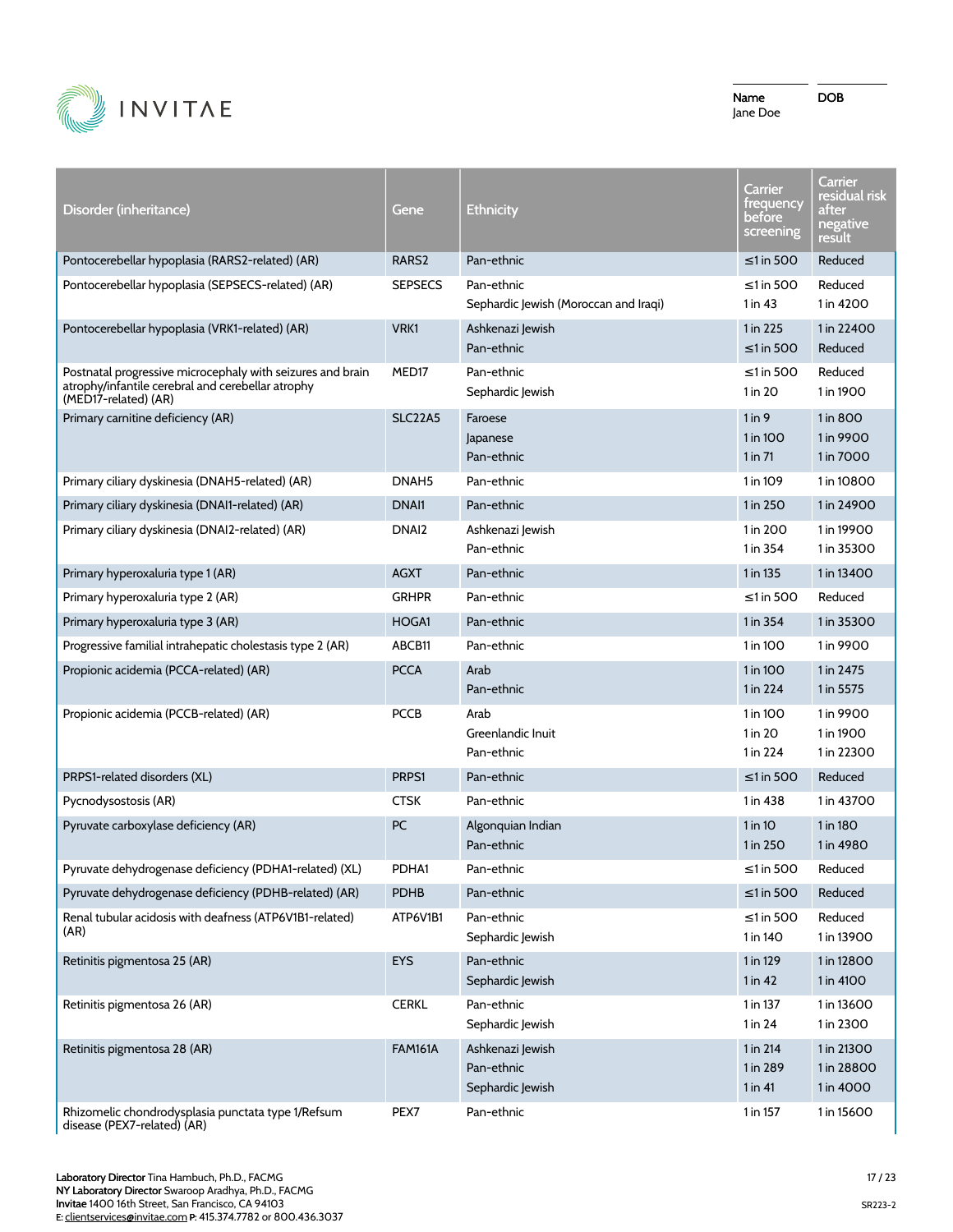

| Disorder (inheritance)                                                                                                                                                       | Gene                  | Ethnicity                                                                                                                    | Carrier<br>trequency<br>before<br>screening                                         | Carrier<br>residual risk<br>after<br>negative<br>result                                 |
|------------------------------------------------------------------------------------------------------------------------------------------------------------------------------|-----------------------|------------------------------------------------------------------------------------------------------------------------------|-------------------------------------------------------------------------------------|-----------------------------------------------------------------------------------------|
| Rhizomelic chondrodysplasia punctata type 3 (AR)                                                                                                                             | <b>AGPS</b>           | Pan-ethnic                                                                                                                   | $\leq$ 1 in 500                                                                     | Reduced                                                                                 |
| Roberts syndrome (AR)                                                                                                                                                        | ESCO <sub>2</sub>     | Pan-ethnic                                                                                                                   | ≤1 in 500                                                                           | Reduced                                                                                 |
| RPGRIP1L-related disorders (AR)                                                                                                                                              | RPGRIP1L <sup>*</sup> | Pan-ethnic                                                                                                                   | 1 in 259                                                                            | 1 in 5160                                                                               |
| RTEL1-related disorders (AR)                                                                                                                                                 | RTEL1                 | Ashkenazi Jewish<br>Pan-ethnic                                                                                               | 1 in 222<br>≤1 in 500                                                               | 1 in 22100<br>Reduced                                                                   |
| Sandhoff disease (AR)                                                                                                                                                        | <b>HEXB</b>           | Metis (Saskatchewan)<br>Pan-ethnic                                                                                           | $1$ in $15$<br>1 in 180                                                             | 1 in 1400<br>1 in 17900                                                                 |
| Schimke immuno-osseous dysplasia (AR)                                                                                                                                        | SMARCAL1              | Pan-ethnic                                                                                                                   | ≤1 in 500                                                                           | Reduced                                                                                 |
| Severe combined immunodeficiency (DCLRE1C-related)<br>(AR)                                                                                                                   | <b>DCLRE1C</b>        | Navajo and Apache<br>Pan-ethnic                                                                                              | $1$ in $10$<br>$\leq$ 1 in 500                                                      | 1 in 900<br>Reduced                                                                     |
| Severe combined immunodeficiency/Omenn syndrome<br>(RAG2-related) (AR)                                                                                                       | RAG <sub>2</sub>      | Pan-ethnic                                                                                                                   | ≤1 in 500                                                                           | Reduced                                                                                 |
| Severe congenital neutropenia (VPS45-related) (AR)                                                                                                                           | <b>VPS45</b>          | Pan-ethnic                                                                                                                   | $\leq$ 1 in 500                                                                     | Reduced                                                                                 |
| Sialic acid storage disorders (AR)                                                                                                                                           | SLC17A5               | Finnish<br>Pan-ethnic                                                                                                        | 1 in 100<br>$\leq$ 1 in 500                                                         | 1 in 9900<br>Reduced                                                                    |
| Sjögren-Larsson syndrome (AR)                                                                                                                                                | ALDH3A2               | Pan-ethnic<br>Swedish                                                                                                        | $\leq$ 1 in 500<br>1 in 250                                                         | Reduced<br>1 in 24900                                                                   |
| SLC26A2-related disorders (AR)                                                                                                                                               | SLC26A2               | Finnish<br>Pan-ethnic                                                                                                        | 1 in 75<br>1 in 158                                                                 | 1 in 1480<br>1 in 3140                                                                  |
| SLC35A3-related disorder (AR)                                                                                                                                                | <b>SLC35A3</b>        | Ashkenazi Jewish<br>Pan-ethnic                                                                                               | 1 in 469<br>$\leq$ 1 in 500                                                         | 1 in 46800<br>Reduced                                                                   |
| Smith-Lemli-Opitz syndrome (AR)                                                                                                                                              | DHCR7                 | African-American<br>Ashkenazi Jewish<br>Hispanic<br>Northern European<br>Pan-ethnic<br>Sephardic Jewish<br>Southern European | 1 in 339<br>$1$ in 41<br>1 in 135<br>1 in 50<br>$1$ in $71$<br>1 in 68<br>$1$ in 83 | 1 in 8450<br>1 in 1000<br>1 in 3350<br>1 in 1225<br>1 in 1750<br>1 in 1675<br>1 in 2050 |
| Spastic paraplegia type 15 (AR)                                                                                                                                              | ZFYVE <sub>26</sub>   | Pan-ethnic                                                                                                                   | $\leq$ 1 in 500                                                                     | Reduced                                                                                 |
| Spastic paraplegia type 49 (AR)                                                                                                                                              | TECPR2                | Sephardic Jewish - Bukharian                                                                                                 | 1 in 38                                                                             | 1 in 3700                                                                               |
| Spinal muscular atrophy (AR)<br>SMN1: 3 copies<br>Carrier residual risks listed are for 2 copy SMN1 results.<br>Carrier residual risk for >2 copies are 5- to 10-fold lower. | SMN1*                 | African-American<br>Ashkenazi Jewish<br>Asian<br>Caucasian<br>Hispanic                                                       | 1 in 66<br>$1$ in $41$<br>1 in 53<br>1 in 35<br>1 in 117                            | 1 in 233<br>1 in 667<br>1 in 743<br>1 in 567<br>1 in 1161                               |
| Spondylothoracic dysostosis (AR)                                                                                                                                             | MESP2                 | Pan-ethnic<br>Puerto Rican                                                                                                   | 1 in 224<br>$1$ in 55                                                               | 1 in 22300<br>1 in 5400                                                                 |
| Steel syndrome (AR)                                                                                                                                                          | <b>COL27A1*</b>       | Pan-ethnic<br>Puerto Rican                                                                                                   | $\leq$ 1 in 500<br>1 in 51                                                          | Reduced<br>1 in 5000                                                                    |
| Stüve-Wiedemann syndrome (AR)                                                                                                                                                | LIFR                  | Pan-ethnic                                                                                                                   | $\leq$ 1 in 500                                                                     | Reduced                                                                                 |
| Tay-Sachs disease/hexosaminidase A deficiency (AR)                                                                                                                           | <b>HEXA</b>           | Ashkenazi Jewish                                                                                                             | 1 in 27                                                                             | 1 in 2600                                                                               |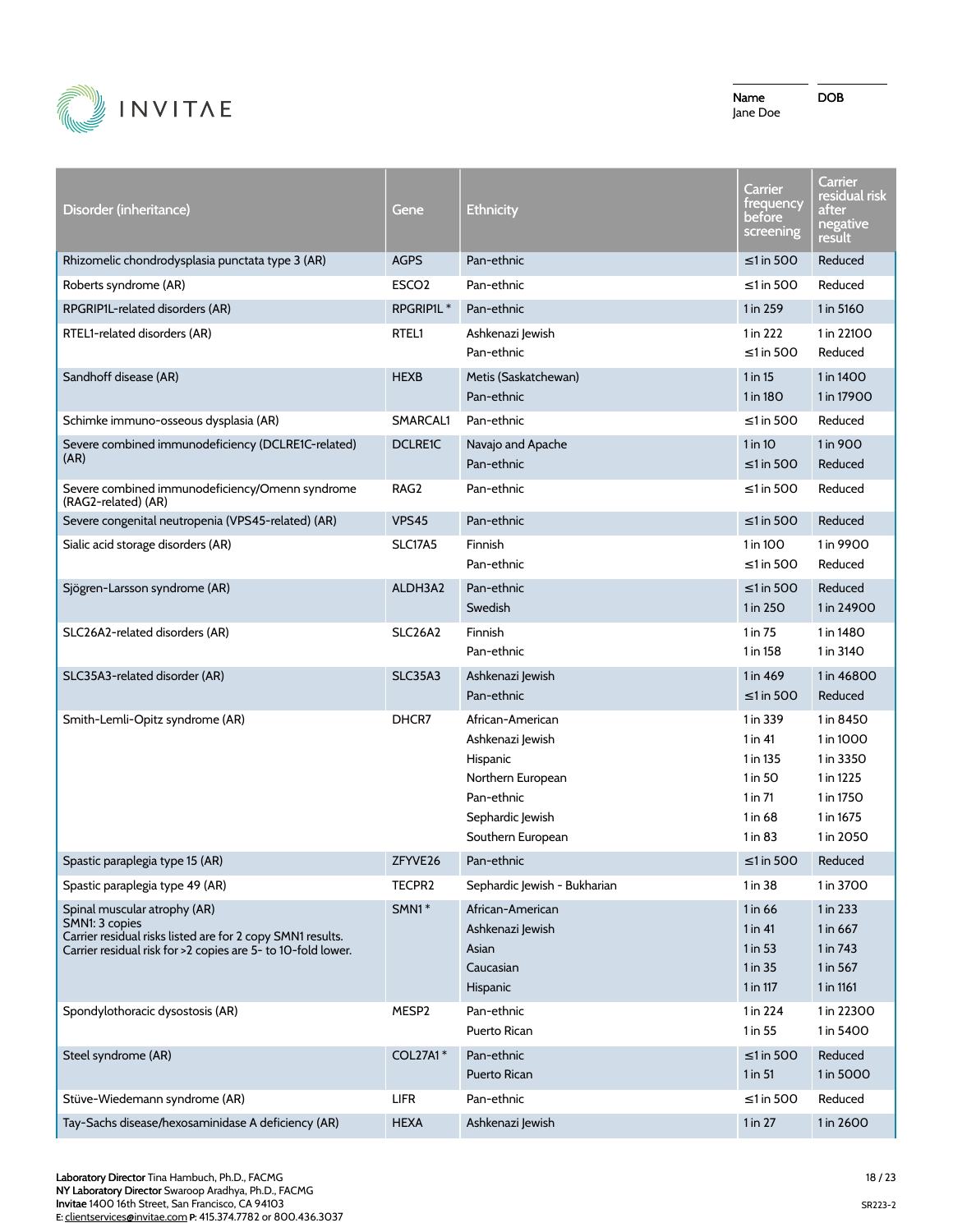

| Disorder (inheritance)                                 | Gene               | <b>Ethnicity</b>                                                                            | Carrier<br>frequency<br>before<br>screening                              | Carrier<br>residual risk<br>after<br>negative<br>result                        |
|--------------------------------------------------------|--------------------|---------------------------------------------------------------------------------------------|--------------------------------------------------------------------------|--------------------------------------------------------------------------------|
|                                                        |                    | Asian<br>Caucasian<br>French Canadian<br>Irish<br>Pan-ethnic<br>Sephardic Jewish            | 1 in 126<br>1 in 182<br>$1$ in $27$<br>$1$ in 41<br>1 in 250<br>1 in 125 | 1 in 12500<br>1 in 18100<br>1 in 2600<br>1 in 4000<br>1 in 24900<br>1 in 12400 |
| Tetrahydrobiopterin deficiency (PTS-related) (AR)      | <b>PTS</b>         | Chinese<br>Pan-ethnic                                                                       | 1 in 122<br>1 in 433                                                     | 1 in 12100<br>1 in 43200                                                       |
| Transient infantile liver failure (TRMU-related) (AR)  | <b>TRMU</b>        | Pan-ethnic<br>Sephardic Jewish (Yemenite)                                                   | $\leq$ 1 in 500<br>1 in 34                                               | Reduced<br>1 in 3300                                                           |
| Tyrosine hydroxylase deficiency (AR)                   | <b>TH</b>          | Caucasian<br>Pan-ethnic                                                                     | 1 in 224<br>$\leq$ 1 in 500                                              | 1 in 22300<br>Reduced                                                          |
| Tyrosinemia type I (AR)                                | <b>FAH</b>         | Ashkenazi Jewish<br>French Canadian<br>French Canadian (Saguenay-Lac-St-Jean)<br>Pan-ethnic | 1 in 143<br>1 in 66<br>1 in 16<br>1 in 125                               | 1 in 2840<br>1 in 1300<br>1 in 300<br>1 in 2480                                |
| Tyrosinemia type II (AR)                               | TAT                | Pan-ethnic                                                                                  | 1 in 250                                                                 | 1 in 24900                                                                     |
| Usher syndrome type IB/MYO7A-related disorders (AR)    | MYO7A              | Pan-ethnic                                                                                  | 1 in 200                                                                 | 1 in 3980                                                                      |
| Usher syndrome type IC/USH1C-related disorders (AR)    | <b>USH1C</b>       | French Canadian/Acadian<br>Pan-ethnic<br>Sephardic Jewish                                   | 1 in 227<br>1 in 353<br>1 in 125                                         | 1 in 22600<br>1 in 3521<br>1 in 1241                                           |
| Usher syndrome type ID (AR)                            | CDH <sub>23</sub>  | Pan-ethnic                                                                                  | 1 in 202                                                                 | 1 in 4020                                                                      |
| Usher syndrome type IF/PCDH15-related disorders (AR)   | PCDH <sub>15</sub> | Ashkenazi Jewish<br>Pan-ethnic                                                              | 1 in 78<br>1 in 400                                                      | 1 in 7700<br>1 in 39900                                                        |
| Usher syndrome type IIA/USH2A-related disorders (AR)   | USH <sub>2</sub> A | Caucasian<br>Pan-ethnic<br>Sephardic Jewish                                                 | 1 in 70<br>1 in 112<br>$1$ in 36                                         | 1 in 6900<br>1 in 11100<br>1 in 3500                                           |
| Usher syndrome type IIIA (AR)                          | <b>CLRN1</b>       | Ashkenazi Jewish<br>Pan-ethnic                                                              | 1 in 120<br>1 in 533                                                     | 1 in 11900<br>Reduced                                                          |
| Very long-chain acyl-CoA dehydrogenase deficiency (AR) | <b>ACADVL</b>      | Pan-ethnic                                                                                  | 1 in 100                                                                 | 1 in 9900                                                                      |
| Wilson disease (AR)                                    | ATP7B              | Ashkenazi Jewish<br>Canary Islander<br>Pan-ethnic<br>Sardinian<br>Sephardic Jewish          | 1 in 67<br>1 in 25<br>1 in 90<br>1 in 50<br>1 in 65                      | 1 in 3300<br>1 in 1200<br>1 in 4450<br>1 in 2450<br>1 in 3200                  |
| WNT10A-related disorders (AR)                          | WNT10A             | Pan-ethnic                                                                                  | 1 in 305                                                                 | 1 in 30400                                                                     |
| X-linked adrenoleukodystrophy (XL)                     | ABCD1              | Pan-ethnic<br>Sephardic Jewish                                                              | 1 in 16800<br>$\leq$ 1 in 500                                            | Reduced<br>Reduced                                                             |
| X-linked creatine transporter deficiency (XL)          | SLC6A8             | Pan-ethnic                                                                                  | $\leq$ 1 in 500                                                          | Reduced                                                                        |
| X-linked juvenile retinoschisis (XL)                   | RS1                | Pan-ethnic                                                                                  | $\leq 1$ in 500                                                          | Reduced                                                                        |
| X-linked myotubular myopathy (XL)                      | MTM1               | Pan-ethnic                                                                                  | $\leq 1$ in 500                                                          | Reduced                                                                        |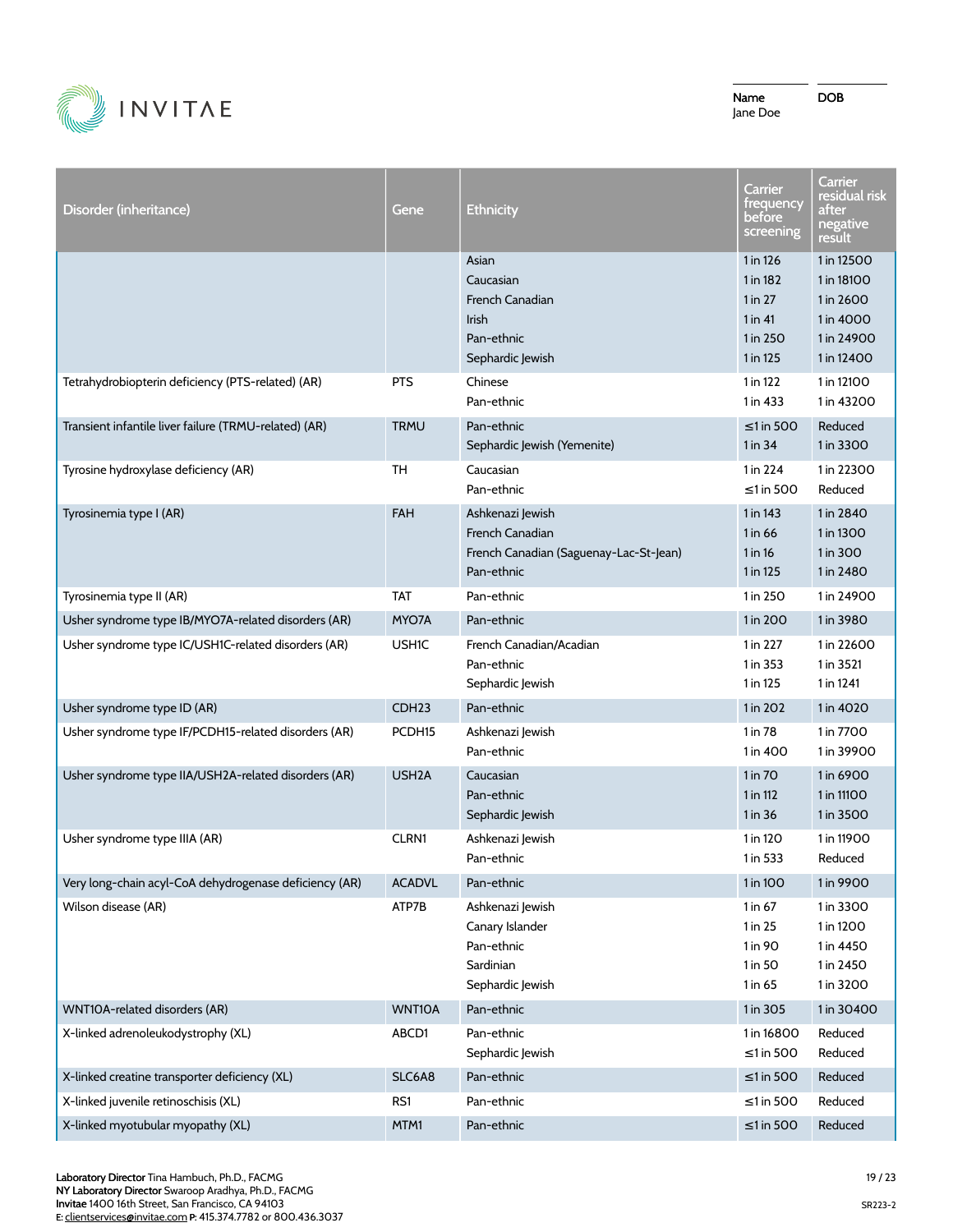

Name Jane Doe DOB

| Disorder (inheritance)                             | Gene              | <b>Ethnicity</b>                                  | <b>Carrier</b><br>trequency<br><b>before</b><br>screening | Carrier<br>residual risk<br>after<br>negative<br>result |
|----------------------------------------------------|-------------------|---------------------------------------------------|-----------------------------------------------------------|---------------------------------------------------------|
| X-linked severe combined immunodeficiency (XL)     | IL2RG             | Pan-ethnic                                        | $\leq$ 1 in 500                                           | Reduced                                                 |
| Xeroderma pigmentosum complementation group A (AR) | <b>XPA</b>        | Japanese<br>Pan-ethnic                            | 1 in 100<br>1 in 1667                                     | 1 in 9900<br>Reduced                                    |
| Xeroderma pigmentosum complemetation group C (AR)  | <b>XPC</b>        | Pan-ethnic<br>Tunisian                            | 1 in 763<br>1 in 50                                       | Reduced<br>1 in 4900                                    |
| Zellweger spectrum disorder (PEX1-related) (AR)    | PEX <sub>1</sub>  | Pan-ethnic                                        | 1 in 144                                                  | 1 in 14300                                              |
| Zellweger spectrum disorder (PEX2-related) (AR)    | PEX <sub>2</sub>  | Ashkenazi Jewish<br>Pan-ethnic                    | 1 in 227<br>$\leq$ 1 in 500                               | 1 in 22600<br>Reduced                                   |
| Zellweger spectrum disorder (PEX6-related) (AR)    | PEX <sub>6</sub>  | French Canadian<br>Pan-ethnic<br>Sephardic Jewish | 1 in 55<br>1 in 294<br>$1$ in 18                          | 1 in 5400<br>1 in 29300<br>1 in 1700                    |
| Zellweger spectrum disorder (PEX10-related) (AR)   | PEX <sub>10</sub> | Pan-ethnic                                        | 1 in 606                                                  | Reduced                                                 |
| Zellweger spectrum disorder (PEX12-related) (AR)   | <b>PEX12</b>      | Pan-ethnic                                        | 1 in 409                                                  | 1 in 40800                                              |

# **Technical methods**

• Genomic DNA obtained from the submitted sample is enriched for targeted regions using a hybridization-based protocol, and sequenced using Illumina technology. Unless otherwise indicated, all targeted regions are sequenced with ≥50x depth or are supplemented with additional analysis. Reads are aligned to a reference sequence (GRCh37), and sequence changes are identified and interpreted in the context of a single clinically relevant transcript, indicated below. Enrichment and analysis focus on the coding sequence of the indicated transcripts, 10bp of flanking intronic sequence, and other specific genomic regions demonstrated to be causative of disease at the time of assay design. Promoters, untranslated regions, and other non-coding regions are not otherwise interrogated. Exonic deletions and duplications are called using an in-house algorithm that determines copy number at each target by comparing the read depth for each target in the proband sequence with both mean read-depth and read-depth distribution, obtained from a set of clinical samples. All clinically significant observations are confirmed by orthogonal technologies, except individually validated variants. Confirmation technologies include any of the following: Sanger sequencing, Pacific Biosciences SMRT sequencing, MLPA, MLPA-seq, Array CGH. Array CGH confirmation of NGS CNV calling performed by Invitae Corporation (1400 16th Street, San Francisco, CA 94103, #05D2040778). The following analyses are performed if relevant to the requisition. For GBA, the reference genome has been modified to mask the sites of polymorphic paralog sequence variants (PSVs) in both GBA and GBAP1. If one or more reportable variants is identified (see Limitations), GBA is amplified by long-range PCR; PacBio sequencing of the long-range amplicons is used to confirm the variant. Gene conversion events are flagged by our NGS pipeline and reportable pseudogene-derived variants are identified by long-range PCR of GBA followed by PacBio sequencing of the long-range amplicons. For HBA1/2, the reference genome has been modified to force some sequencing reads derived from HBA1 to align to HBA2, and variant calling algorithms are modified to support an expectation of 4 alleles in these regions. HBA1/2 copy number calling is performed by a custom hypothesis testing algorithm which generates diplotype calls. If sequence data for a sample does not support a unique high confidence match from among hypotheses tested, that sample is flagged for manual review. Copy number variation is only reported for coding sequence of HBA1 and HBA2 and the HS-40 region. This assay does not distinguish among the -ɑ3.7 subtypes, and all -ɑ3.7 variants are called as HBA1 deletions. This assay may not detect overlapping copy gain and copy loss events when the breakpoints of those events are similar. For FMR1, triplet repeats are detected by PCR with fluorescently labeled primers followed by capillary electrophoresis. Sizing accuracy is expected to be ±1 for CGG repeat alleles less than or equal to 90 repeat units and ±3 for CGG repeat alleles greater than 90 repeat units. If the two CGG repeats listed are the same, this may indicate that both alleles are the same size or that one allele is the reported size and the other allele is too small to be detected by this analysis. Reference ranges: Normal: <45 CGG repeats, intermediate: 45-54 CGG repeats, premutation: 55-200 CGG repeats, full mutation: >200 repeats. Technical component of confirmatory sequencing is performed by Invitae Corporation (1400 16th Street, San Francisco, CA 94103, #05D2040778).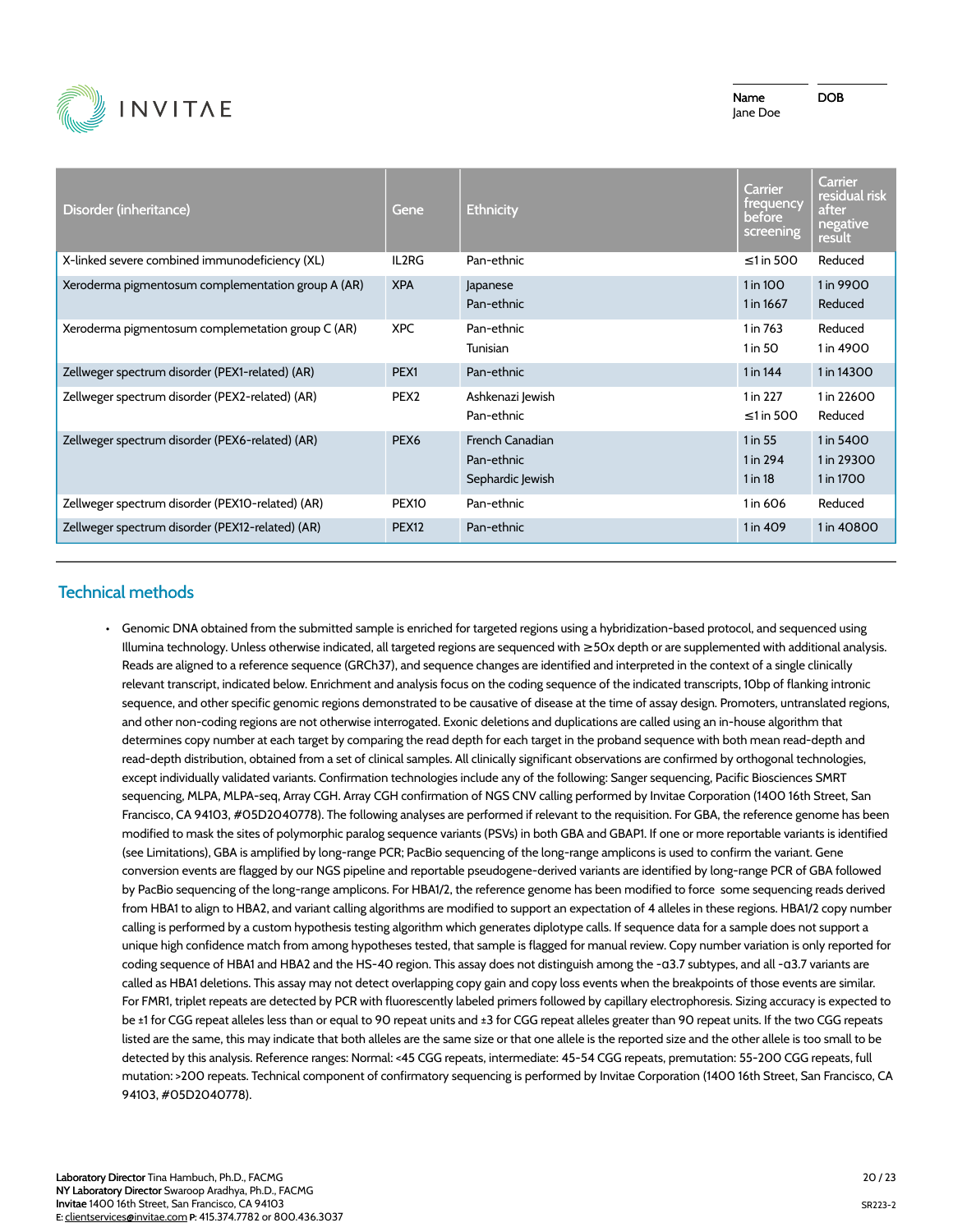

Name Jane Doe DOB

# **Technical methods**

• The following transcripts were used in this analysis: ABCB11 (NM\_003742.2), ABCC8 (NM\_000352.4), ABCD1 (NM\_000033.3), ACAD9 (NM\_014049.4), ACADM (NM\_000016.5), ACADVL (NM\_000018.3), ACAT1 (NM\_000019.3), ACOX1 (NM\_004035.6), ACSF3 (NM\_174917.4), ADA (NM\_000022.2), ADAMTS2 (NM\_014244.4), ADGRG1 (NM\_005682.6), AGA (NM\_000027.3), AGL (NM\_000642.2), AGPS (NM\_003659.3), AGXT (NM\_000030.2), AIRE (NM\_000383.3), ALDH3A2 (NM\_000382.2), ALDOB (NM\_000035.3), ALG6 (NM\_013339.3), ALMS1 (NM\_015120.4), ALPL (NM\_000478.5), AMT (NM\_000481.3), AQP2 (NM\_000486.5), ARG1 (NM\_000045.3), ARSA (NM\_000487.5), ARSB (NM\_000046.3), ASL (NM\_000048.3), ASNS (NM\_133436.3), ASPA (NM\_000049.2), ASS1 (NM\_000050.4), ATM (NM\_000051.3), ATP6V1B1 (NM\_001692.3), ATP7A (NM\_000052.6), ATP7B (NM\_000053.3), ATRX (NM\_000489.4), BBS1 (NM\_024649.4), BBS10 (NM\_024685.3), BBS12 (NM\_152618.2), BBS2 (NM\_031885.3), BCKDHA (NM\_000709.3), BCKDHB (NM\_183050.2), BCS1L (NM\_004328.4), BLM (NM\_000057.3), BSND (NM\_057176.2), CAPN3 (NM\_000070.2), CBS (NM\_000071.2), CDH23 (NM\_022124.5), CEP290 (NM\_025114.3), CERKL (NM\_001030311.2), CFTR (NM\_000492.3), CHM (NM\_000390.2), CHRNE (NM\_000080.3), CIITA (NM\_000246.3), CLN3 (NM\_001042432.1), CLN5 (NM\_006493.2), CLN6 (NM\_017882.2), CLN8 (NM\_018941.3), CLRN1 (NM\_174878.2), CNGB3 (NM\_019098.4), COL27A1 (NM\_032888.3), COL4A3 (NM\_000091.4), COL4A4 (NM\_000092.4), COL4A5 (NM\_000495.4), COL7A1 (NM\_000094.3), CPS1 (NM\_001875.4), CPT1A (NM\_001876.3), CPT2 (NM\_000098.2), CRB1 (NM\_201253.2), CTNS (NM\_004937.2), CTSK (NM\_000396.3), CYBA (NM\_000101.3), CYBB (NM\_000397.3), CYP11B1 (NM\_000497.3), CYP11B2 (NM\_000498.3), CYP17A1 (NM\_000102.3), CYP19A1 (NM\_031226.2), CYP27A1 (NM\_000784.3), DBT (NM\_001918.3), DCLRE1C (NM\_001033855.2), DHCR7 (NM\_001360.2), DHDDS (NM\_024887.3), DLD (NM\_000108.4), DMD (NM\_004006.2), DNAH5 (NM\_001369.2), DNAI1 (NM\_012144.3), DNAI2 (NM\_023036.4), DYSF (NM\_003494.3), EDA (NM\_001399.4), EIF2B5 (NM\_003907.2), ELP1 (NM\_003640.3), EMD (NM\_000117.2), ERCC6 (NM\_000124.3), ERCC8 (NM\_000082.3), ESCO2 (NM\_001017420.2), ETFA (NM\_000126.3), ETFDH (NM\_004453.3), ETHE1 (NM\_014297.3), EVC (NM\_153717.2), EVC2 (NM\_147127.4), EYS (NM\_001142800.1), F9 (NM\_000133.3), FAH (NM\_000137.2), FAM161A (NM\_001201543.1), FANCA (NM\_000135.2), FANCC (NM\_000136.2), FANCG (NM\_004629.1), FH (NM\_000143.3), FKRP (NM\_024301.4), FKTN (NM\_001079802.1), FMR1 (NM\_002024.5), G6PC (NM\_000151.3), GAA (NM\_000152.3), GALC (NM\_000153.3), GALK1 (NM\_000154.1), GALT (NM\_000155.3), GAMT (NM\_000156.5), GBA (NM\_001005741.2), GBE1 (NM\_000158.3), GCDH (NM\_000159.3), GFM1 (NM\_024996.5), GJB1 (NM\_000166.5), GJB2 (NM\_004004.5), GLA (NM\_000169.2), GLB1 (NM\_000404.2), GLDC (NM\_000170.2), GLE1 (NM\_001003722.1), GNE (NM\_001128227.2), GNPTAB (NM\_024312.4), GNPTG (NM\_032520.4), GNS (NM\_002076.3), GRHPR (NM\_012203.1), HADHA (NM\_000182.4), HAX1 (NM\_006118.3), HBA1 (NM\_000558.4), HBA2 (NM\_000517.4), HBB (NM\_000518.4), HEXA (NM\_000520.4), HEXB (NM\_000521.3), HGSNAT (NM\_152419.2), HJV (NM\_213653.3), HLCS (NM\_000411.6), HMGCL (NM\_000191.2), HOGA1 (NM\_138413.3), HPS1 (NM\_000195.4), HPS3 (NM\_032383.4), HSD17B4 (NM\_000414.3), HSD3B2 (NM\_000198.3), HYAL1 (NM\_153281.1), HYLS1 (NM\_145014.2), IDS (NM\_000202.6), IDUA (NM\_000203.4), IL2RG (NM\_000206.2), IVD (NM\_002225.3), KCNJ11 (NM\_000525.3), LAMA2 (NM\_000426.3), LAMA3 (NM\_000227.4), LAMB3 (NM\_000228.2), LAMC2 (NM\_005562.2), LCA5 (NM\_181714.3), LDLR (NM\_000527.4), LDLRAP1 (NM\_015627.2), LHX3 (NM\_014564.4), LIFR (NM\_002310.5), LIPA (NM\_000235.3), LOXHD1 (NM\_144612.6), LPL (NM\_000237.2), LRPPRC (NM\_133259.3), MAN2B1 (NM\_000528.3), MCOLN1 (NM\_020533.2), MED17 (NM\_004268.4), MESP2 (NM\_001039958.1), MFSD8 (NM\_152778.2), MKS1 (NM\_017777.3), MLC1 (NM\_015166.3), MMAA (NM\_172250.2), MMAB (NM\_052845.3), MMACHC (NM\_015506.2), MMADHC (NM\_015702.2), MPI (NM\_002435.2), MPL (NM\_005373.2), MPV17 (NM\_002437.4), MTHFR (NM\_005957.4), MTM1 (NM\_000252.2), MTRR (NM\_002454.2), MTTP (NM\_000253.3), MUT (NM\_000255.3), MYO7A (NM\_000260.3), NAGLU (NM\_000263.3), NAGS (NM\_153006.2), NBN (NM\_002485.4), NDRG1 (NM\_006096.3), NDUFAF5 (NM\_024120.4), NDUFS6 (NM\_004553.4), NEB (NM\_001271208.1), NPC1 (NM\_000271.4), NPC2 (NM\_006432.3), NPHS1 (NM\_004646.3), NPHS2 (NM\_014625.3), NR2E3 (NM\_014249.3), NTRK1 (NM\_001012331.1), OAT (NM\_000274.3), OPA3 (NM\_025136.3), OTC (NM\_000531.5), PAH (NM\_000277.1), PC (NM\_000920.3), PCCA (NM\_000282.3), PCCB (NM\_000532.4), PCDH15 (NM\_033056.3), PDHA1 (NM\_000284.3), PDHB (NM\_000925.3), PEX1 (NM\_000466.2), PEX10 (NM\_153818.1), PEX12 (NM\_000286.2), PEX2 (NM\_000318.2), PEX6 (NM\_000287.3), PEX7 (NM\_000288.3), PFKM (NM\_000289.5), PHGDH (NM\_006623.3), PKHD1 (NM\_138694.3), PMM2 (NM\_000303.2), POMGNT1 (NM\_017739.3), PPT1 (NM\_000310.3), PROP1 (NM\_006261.4), PRPS1 (NM\_002764.3), PSAP (NM\_002778.3), PTS (NM\_000317.2), PUS1 (NM\_025215.5), PYGM (NM\_005609.3), RAB23 (NM\_183227.2), RAG2 (NM\_000536.3), RAPSN (NM\_005055.4), RARS2 (NM\_020320.3), RDH12 (NM\_152443.2), RMRP (NR\_003051.3), RPE65 (NM\_000329.2), RPGRIP1L (NM\_015272.2), RS1 (NM\_000330.3), RTEL1 (NM\_001283009.1), SACS (NM\_014363.5), SAMHD1 (NM\_015474.3), SEPSECS (NM\_016955.3), SGCA (NM\_000023.2), SGCB (NM\_000232.4), SGCG (NM\_000231.2), SGSH (NM\_000199.3), SLC12A3 (NM\_000339.2), SLC12A6 (NM\_133647.1), SLC17A5 (NM\_012434.4), SLC22A5 (NM\_003060.3), SLC25A13 (NM\_014251.2), SLC25A15 (NM\_014252.3), SLC26A2 (NM\_000112.3), SLC26A4 (NM\_000441.1), SLC35A3 (NM\_012243.2), SLC37A4 (NM\_001164277.1), SLC39A4 (NM\_130849.3), SLC4A11 (NM\_032034.3), SLC6A8 (NM\_005629.3), SLC7A7 (NM\_001126106.2), SMARCAL1 (NM\_014140.3), SMN1 (NM\_000344.3), SMPD1 (NM\_000543.4), STAR (NM\_000349.2), SUMF1 (NM\_182760.3), TAT (NM\_000353.2), TCIRG1 (NM\_006019.3), TECPR2 (NM\_014844.3), TFR2 (NM\_003227.3), TGM1 (NM\_000359.2), TH (NM\_199292.2), TMEM216 (NM\_001173990.2), TPP1 (NM\_000391.3), TRMU (NM\_018006.4), TSFM (NM\_001172696.1), TTPA (NM\_000370.3), TYMP (NM\_001953.4), USH1C (NM\_005709.3),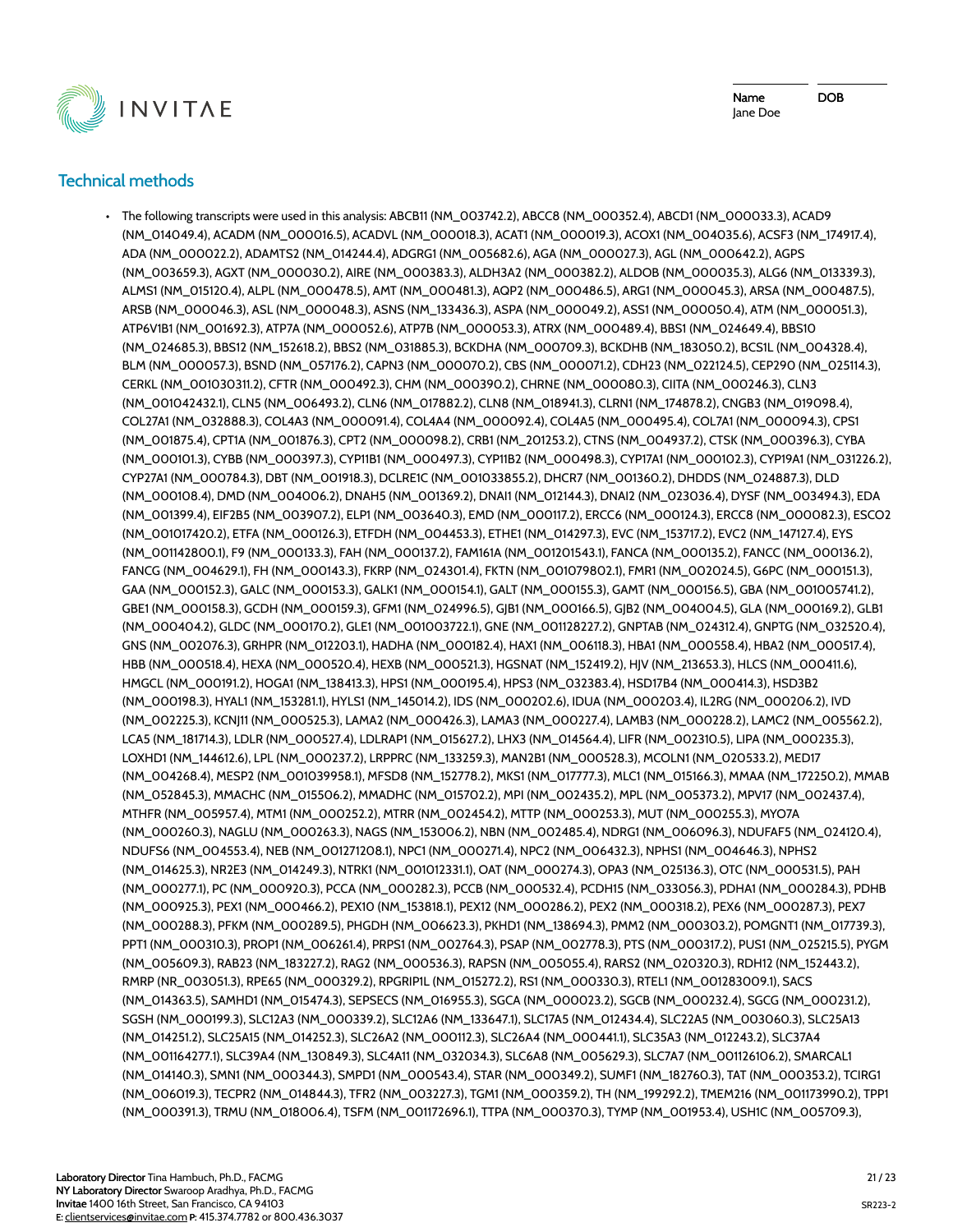

# **Technical methods**

USH2A (NM\_206933.2), VPS13A (NM\_033305.2), VPS13B (NM\_017890.4), VPS45 (NM\_007259.4), VRK1 (NM\_003384.2), VSX2 (NM\_182894.2), WNT10A (NM\_025216.2), XPA (NM\_000380.3), XPC (NM\_004628.4), ZFYVE26 (NM\_015346.3).

- Variants of uncertain significance are not included in this report; however, if additional evidence becomes available to indicate that a previously uncertain variant is clinically significant, Invitae will update this report and provide notification.
- A PMID is a unique identifier referring to a published, scientific paper. Search by PMID at http://www.ncbi.nlm.nih.gov/pubmed.
- An rsID is a unique identifier referring to a single genomic position, and is used to associate population frequency information with sequence changes at that position. Reported population frequencies are derived from a number of public sites that aggregate data from large-scale population sequencing projects, including ExAC (http://exac.broadinstitute.org), gnomAD (http://gnomad.broadinstitute.org), and dbSNP (http://ncbi.nlm.nih.gov/SNP).

#### **Limitations**

- Based on validation study results, this assay achieves >99% analytical sensitivity and specificity for single nucleotide variants, insertions and deletions <15bp in length, and exon-level deletions and duplications. Invitae's methods also detect insertions and deletions larger than 15bp but smaller than a full exon but sensitivity for these may be marginally reduced. Invitae's deletion/duplication analysis determines copy number at a single exon resolution at virtually all targeted exons. However, in rare situations, single-exon copy number events may not be analyzed due to inherent sequence properties or isolated reduction in data quality. Certain types of variants, such as structural rearrangements (e.g. inversions, gene conversion events, translocations, etc.) or variants embedded in sequence with complex architecture (e.g. short tandem repeats or segmental duplications), may not be detected. Additionally, it may not be possible to fully resolve certain details about variants, such as mosaicism, phasing, or mapping ambiguity. Unless explicitly guaranteed, sequence changes in the promoter, non-coding exons, and other non-coding regions are not covered by this assay. Please consult the test definition on our website for details regarding regions or types of variants that are covered or excluded for this test. This report reflects the analysis of an extracted genomic DNA sample. In very rare cases, (circulating hematolymphoid neoplasm, bone marrow transplant, recent blood transfusion) the analyzed DNA may not represent the patient's constitutional genome.
- COL4A5: Deletion/duplication analysis is not offered for exons 11-12. COL27A1: Deletion/duplication analysis is not offered for exons 46-47. NEB: Deletion/duplication analysis is not offered for exons 82-105. NEB variants in this region with no evidence towards pathogenicity are not included in this report, but are available upon request. VPS13A: Deletion/duplication analysis is not offered for exons 2-3, 27-28. RPGRIP1L: Sequence analysis not offered for exon 23. MMADHC: Deletion/duplication analysis is not offered for exons 5-6. MTHFR: The NM\_005957.4:c.665C>T (p.Ala222Val) (aka 677C>T) and c.1286A>C (p.Glu429Ala) (aka 1298A>C) variants are not reported in our primary report. NBN: Deletion/duplication analysis is not offered for exons 15-16. HBA1/2: This assay is designed to detect deletions and duplications of HBA1 and/or HBA2, resulting from the -alpha20.5, -- MED, --SEA, --FIL/--THAI, -alpha3.7, -alpha4.2, anti3.7 and anti4.2. Sensitivity to detect other copy number variants may be reduced. Detection of overlapping deletion and duplication events will be limited to combinations of events with significantly differing boundaries. In addition, deletion of the enhancer element HS-40 and the sequence variant, Constant Spring (NM\_000517.4:c.427T>C), can be identified by this assay. SMN1: Systematic exon numbering is used for all genes, including SMN1, and for this reason the exon typically referred to as exon 7 in the literature (PMID: 8838816) is referred to as exon 8 in this report. This assay unambiguously detects SMN1 exon 8 copy number. The presence of the g.27134T>G variant (also known as c.\*3+80T>G) is reported if SMN1 copy number = 2. GBA: c.84dupG (p.Leu29Alafs\*18), c.115+1G>A (Splice donor), c.222\_224delTAC (p.Thr75del), c.475C>T (p.Arg159Trp), c.595\_596delCT (p.Leu199Aspfs\*62), c.680A>G (p.Asn227Ser), c.721G>A (p.Gly241Arg), c.754T>A (p.Phe252Ile), c.1226A>G (p.Asn409Ser), c.1246G>A (p.Gly416Ser), c.1263\_1317del (p.Leu422Profs\*4), c.1297G>T (p.Val433Leu), c.1342G>C (p.Asp448His), c.1343A>T (p.Asp448Val), c.1448T>C (p.Leu483Pro), c.1504C>T (p.Arg502Cys), c.1505G>A (p.Arg502His), c.1603C>T (p.Arg535Cys), c.1604G>A (p.Arg535His) variants only. Sensitivity to detect these variants if they result from complex gene conversion events may be reduced. IDS: Detection of complex rearrangements not offered (PMID: 7633410, 20301451). TSFM: Sequence analysis not offered for exon 5. ALG6: Deletion/ duplication analysis is not offered for exons 11-12. FMR1: This assay is designed to detect and categorize CGG repeats found at the promoter region of the FMR1 locus for all alleles reported. If two equal alleles are reported, this may indicate that both alleles are the same size, or that one allele is the reported size and the other allele is too small to be detected by this analysis.